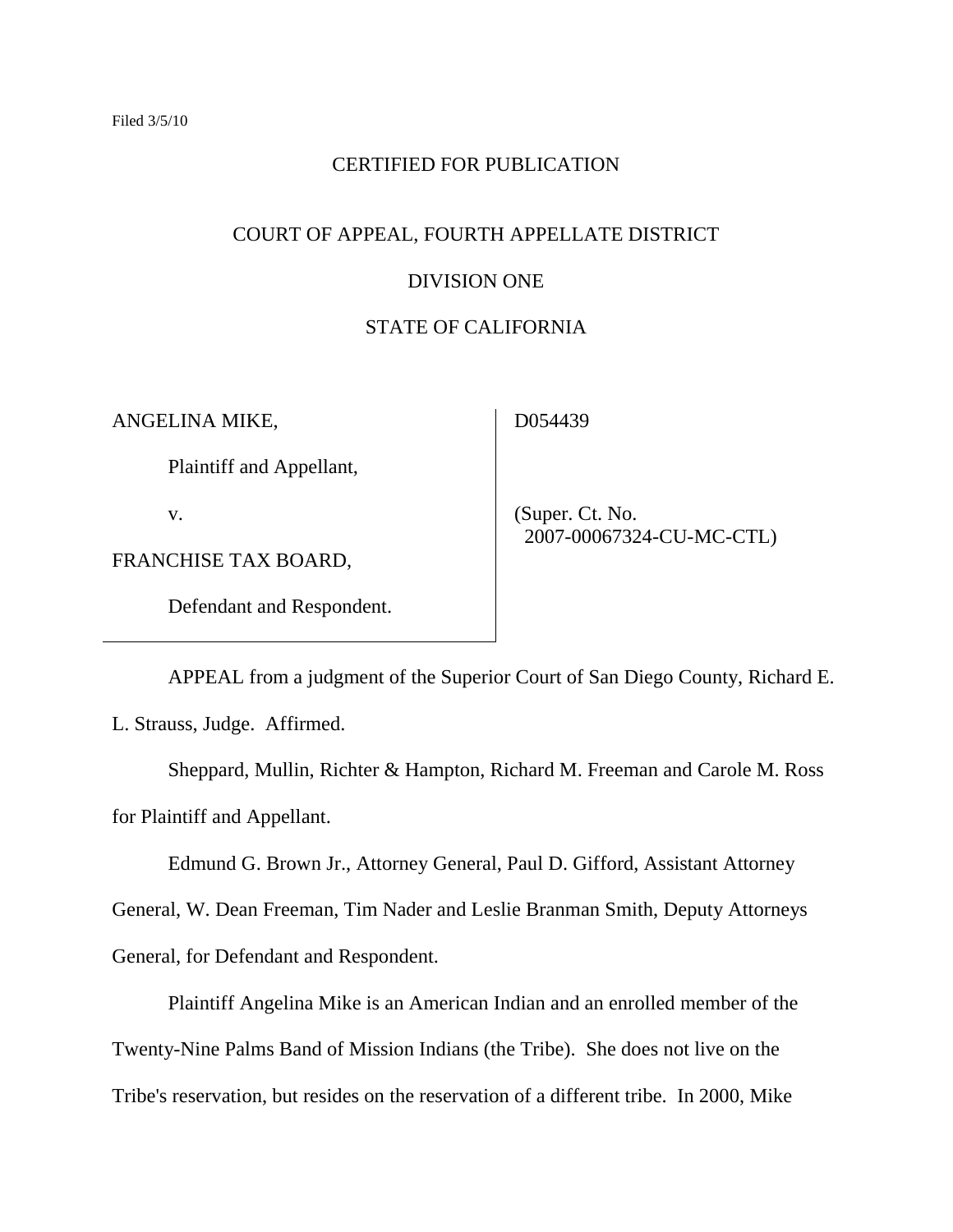received a distribution from gaming operations conducted on the Tribe's reservation (the income). The question is simply stated—may the State of California collect income taxes on the income? That question appears to be a matter of first impression in California, and requires us to navigate complex currents of decisional and statutory law.

Defendant Franchise Tax Board (FTB) concedes that, if Mike had lived *within* the boundaries of the Tribe's reservation, the *McClanahan*1 exemption would bar California from collecting income taxes on the income derived from sources on the Tribe's reservation. Conversely, Mike does not dispute that, if she resided in California *outside* the boundaries of any "Indian County" (see fn. 5, *post*), there would be no bar to California taxing the income. This matter falls in an interstice of decisional law that has produced conflicting decisions by other courts: may a State impose income taxes on income received by an enrolled member of a tribe from his or her tribe's reservation activities when that member resides on the reservation of a *different* tribe? We conclude the answer is yes, and we therefore affirm.

#### I

#### FACTUAL AND PROCEDURAL BACKGROUND

Mike is an American Indian and is an enrolled member of the Tribe. The Tribe is small, with only 12 members over the age of 18, and its reservation consists of an approximately 240-acre section near the city of Coachella (portion 1) and an

<sup>1</sup> *McClanahan v. State Tax Commission of Arizona* (1973) 411 U.S. 164 (*McClanahan*).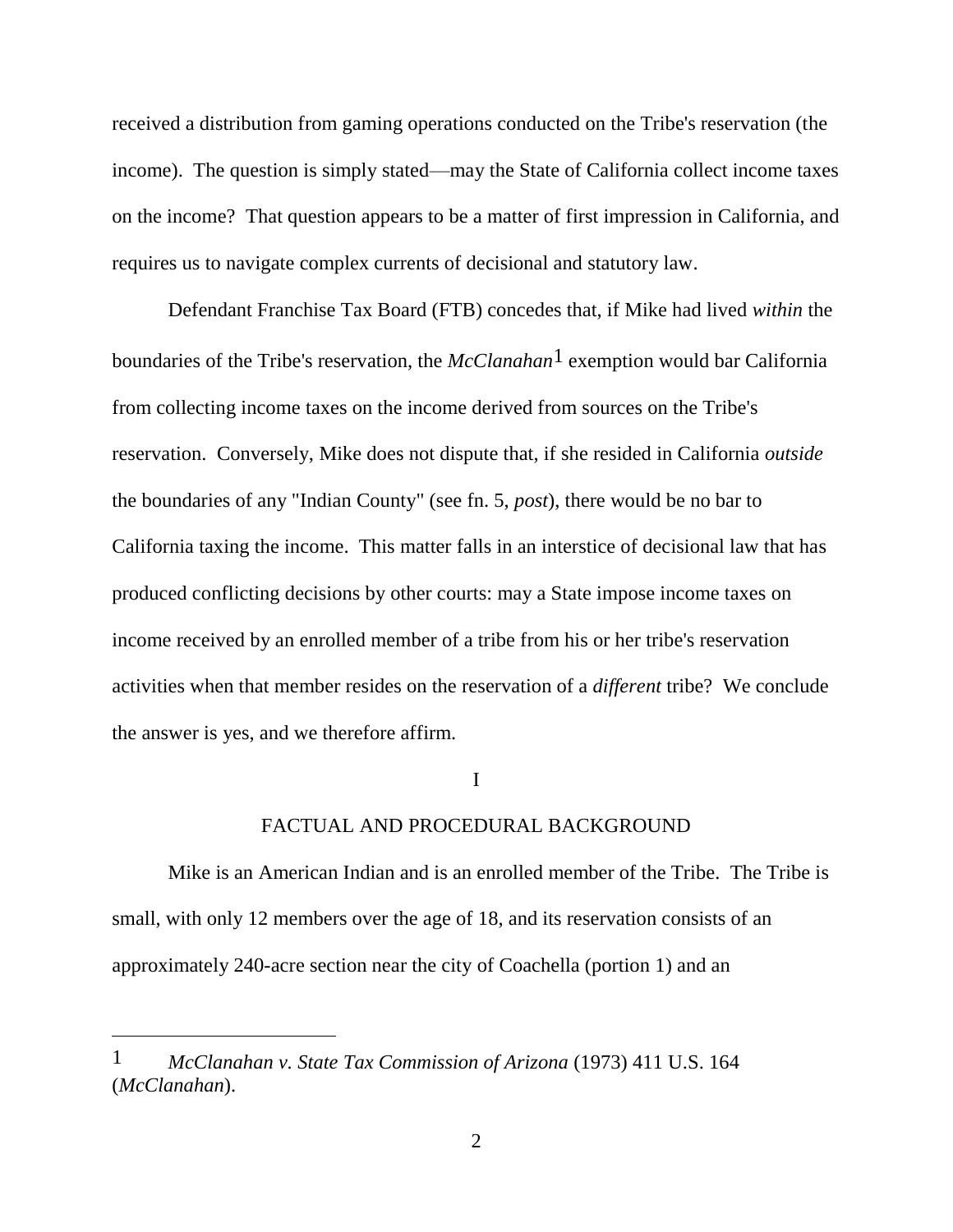approximately 160-acre section near the city of Twenty-Nine Palms (portion 2). Portion 1 has two parcels, one of which is developed with a casino and parking lot that opened in 1995,2 and a second parcel near a sanitation plant. Portion 2 is many miles away from portion 1 and consists of undeveloped desert land. Portion 2 has no connections to electrical, water, or sewer facilities, and has no developed roads or other infrastructure.

During the relevant tax year, Mike did not live on the Tribe's reservation. Instead, Mike resided on the reservation of another federally recognized tribe (the Agua Caliente Band of Cahuilla Indians (Agua Caliente Band)) approximately 18 miles from the Tribe's reservation.3

In tax year 2000, Mike received more than \$385,000 as her per capita distribution from the Tribe's gaming operations on its reservation. She filed her California Income Tax Return and sought a refund of the amounts withheld by the Tribe for California income taxes. Although FTB issued her a refund for the taxes attributable to Mike's per capita distribution from the Tribe's gaming operations, FTB subsequently ruled she was not entitled to a refund and issued a Notice of Assessment for principal and interest. After Mike exhausted her administrative remedies, she paid the assessment and filed this action seeking a refund of the income taxes she paid attributable to the income from the Tribe.

 $2$  Prior to 1995, the Tribe had virtually no income. However, the casino generates substantial income for the Tribe.

<sup>3</sup> There was testimony from experts that, although the Tribe and the Agua Caliente Band are distinct political units, they share many historical, familial, social, and genetic ties.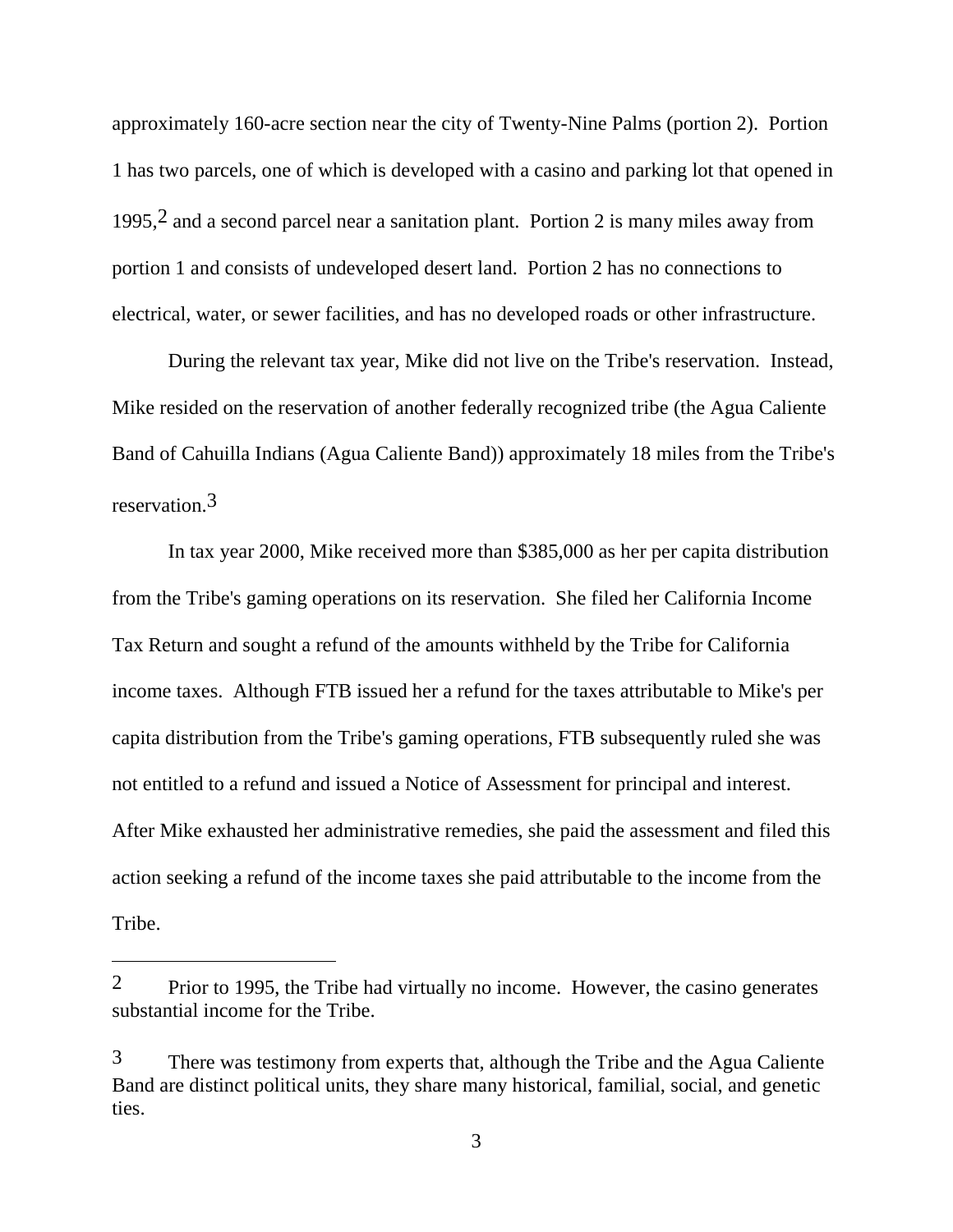The trial court ruled that because Mike did not reside on the Tribe's reservation, the income she received from the Tribe was taxable by California, and entered judgment in favor of FTB. This appeal followed.

#### II

#### ANALYTIC FRAMEWORK

FTB contends the *McClanahan* exemption applies only when the taxpayer resides on tribal lands of his or her own tribe, and is unavailable when the taxpayer resides on lands of a different tribe. Mike contends the *McClanahan* exemption applies when the taxpayer resides in *any* "Indian Country," including lands of a tribe in which the taxpayer is not a member. To evaluate the parties' contentions, we examine the genesis of the applicable standards.

#### A. General Principles

The income of a California resident is ordinarily taxable by California regardless of the source of that income. (Rev. & Tax. Code, § 17041.) The United States Supreme Court has held it is permissible for a state (as well as the federal government) to impose an income tax on all of the income of its residents, even if that income is earned outside the borders of the taxing authority's jurisdiction. (*Oklahoma Tax Com'n v. Chickasaw Nation* (1995) 515 U.S. 450, 462-467 [state may impose income tax on enrolled member for income earned from tribal employment if member resides outside of "Indian Country"] (*Oklahoma Tax Com'n*).)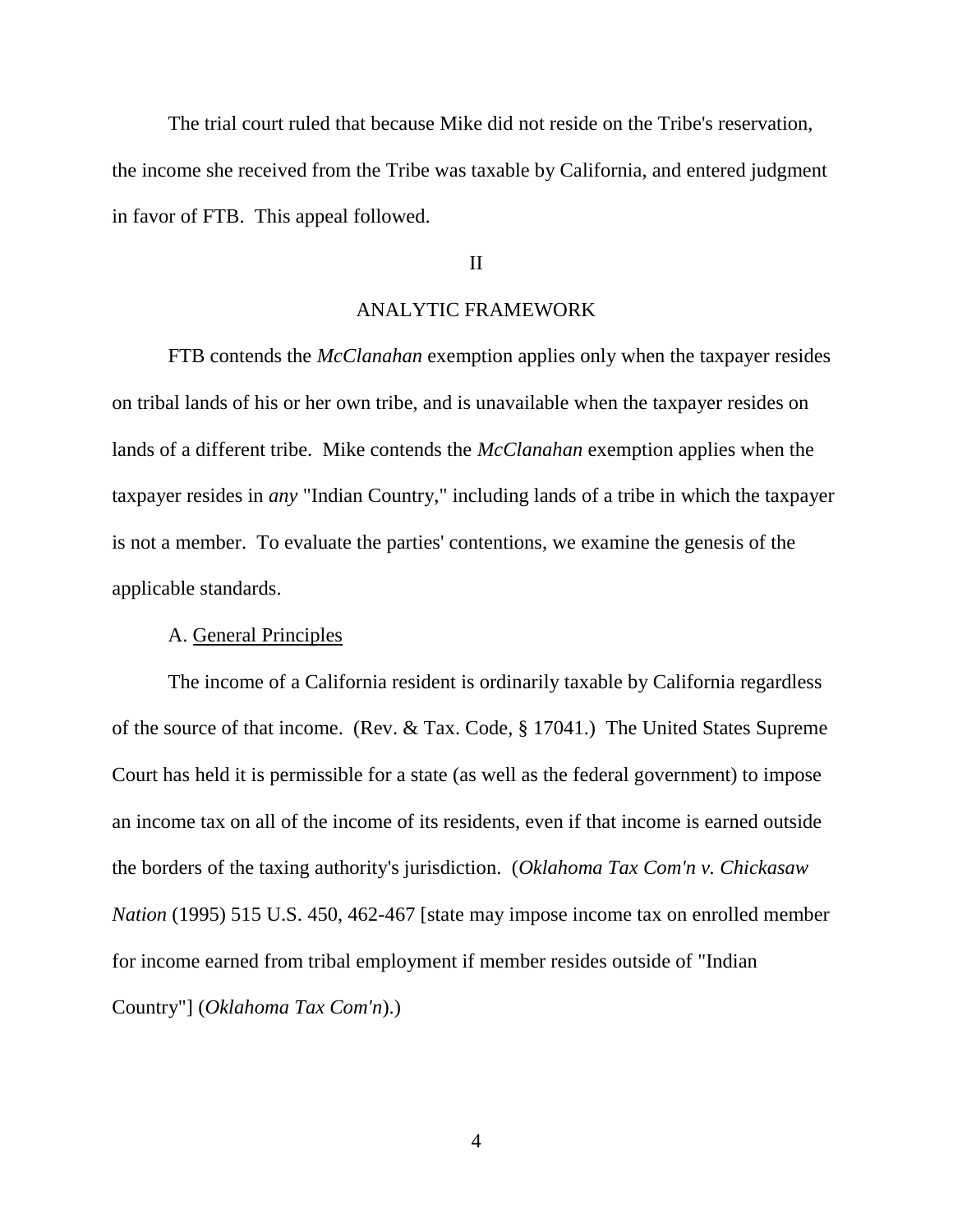#### B. *McClanahan* and Its State Court Descendants

The ability of states to exert jurisdiction over Indian tribe members within its borders, including the ability to impose taxes on them, has long been constrained. Reflecting a "policy of leaving Indians free from state jurisdiction and control [that] is deeply rooted in the Nation's history" (*Rice v. Olson* (1945) 324 U.S. 786, 789), the United States Supreme Court as early as 1832 rejected a state's efforts to extend its criminal jurisdiction to reservation lands in *Worcester v. State of Ga.* (1832) 6 Pet. 515, 8 L.Ed. 483, reasoning that Indian nations were "distinct political communities, having territorial boundaries, within which their authority is exclusive, and having a right to all the lands within those boundaries, which is not only acknowledged, but guarantied by the United States." (*Id*. at p. 557.) From this concept of Indian reservations as constituting sovereign (although dependent) nations, *Worcester* reasoned state law could have no role to play within the reservation boundaries because "[t]he Cherokee nation . . . is a distinct community occupying its own territory, with boundaries accurately described, in which the laws of Georgia can have no force, and which the citizens of Georgia have no right to enter, but with the assent of the Cherokees themselves, or in conformity with treaties, and with the acts of [C]ongress. The whole intercourse between the United States and this nation, is, by our [C]onstitution and laws, vested in the government of the United States." (*Id*. at p. 561.)

Although *Worcester* evaluated a State's efforts to extend its criminal jurisdiction to reservation lands, its rationale applied equally to state efforts to impose taxes within the reservation. For example, in 1867, the United States Supreme Court employed the same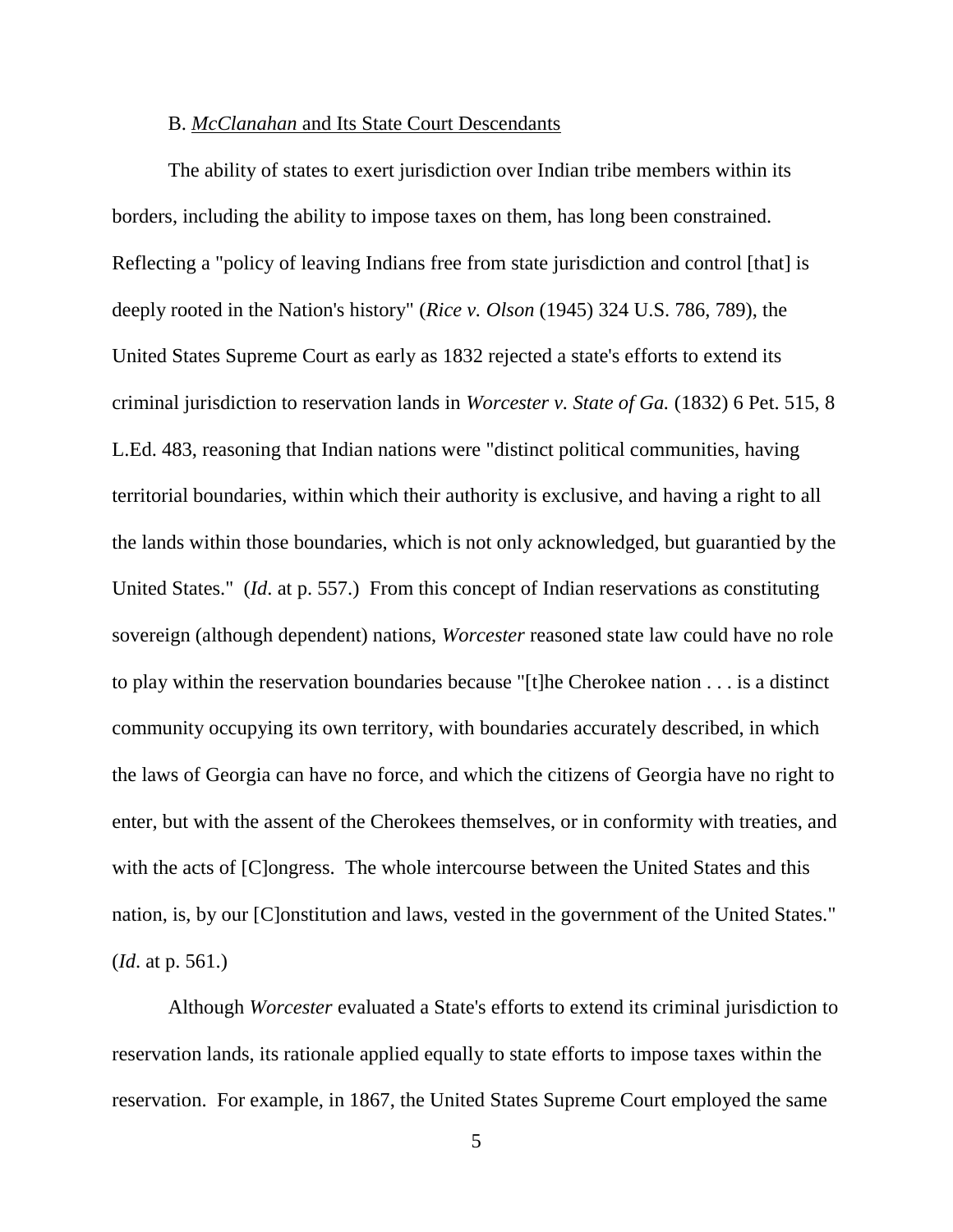rationale to reject a state's effort to impose a land tax on the reservation lands granted to Indians, stating "[i]f the tribal organization of the Shawnees is preserved intact, and recognized by the political department of the government as existing, then they are a 'people distinct from others,' capable of making treaties, separated from the jurisdiction of Kansas, and to be governed exclusively by the government of the Union. If under the control of Congress, from necessity there can be no divided authority." (*In re Kansas Indians* (1866) 5 Wall. 737, 755.)

Although other tax cases involving Indians were decided over the next century, the "seminal case in the area of American Indian income taxation" (*LaRock v. Wisconsin Dept. of Revenue* (2001) 241 Wis.2d 87, 95-96 (*LaRock*)) was *McClanahan*.4 In *McClanahan*, the court was required "to reconcile the plenary power of the States over residents within their borders with the semi-autonomous status of Indians living on tribal reservations." (*McClanahan, supra,* 411 U.S. at p. 165.) *McClanahan* involved an attempt by the state of Arizona to impose an income tax on an enrolled member of the Navajo tribe who both lived on, and earned her income from sources within, the Navajo reservation in Arizona. (*Id* at pp. 165-166.) The court, synopsizing the question it was confronting, stated:

<sup>&</sup>lt;sup>4</sup> The other cases, which did not address income taxes on individuals, concluded the taxes were improper but employed rationales different from the sovereignty and preemption rationales described in the earlier cases. (*McClanahan, supra,* 411 U.S. at p. 169 ["some of the later Indian tax cases turn, not on the Indian sovereignty doctrine, but on whether or not the State can be said to have imposed a forbidden tax on a federal instrumentality"].)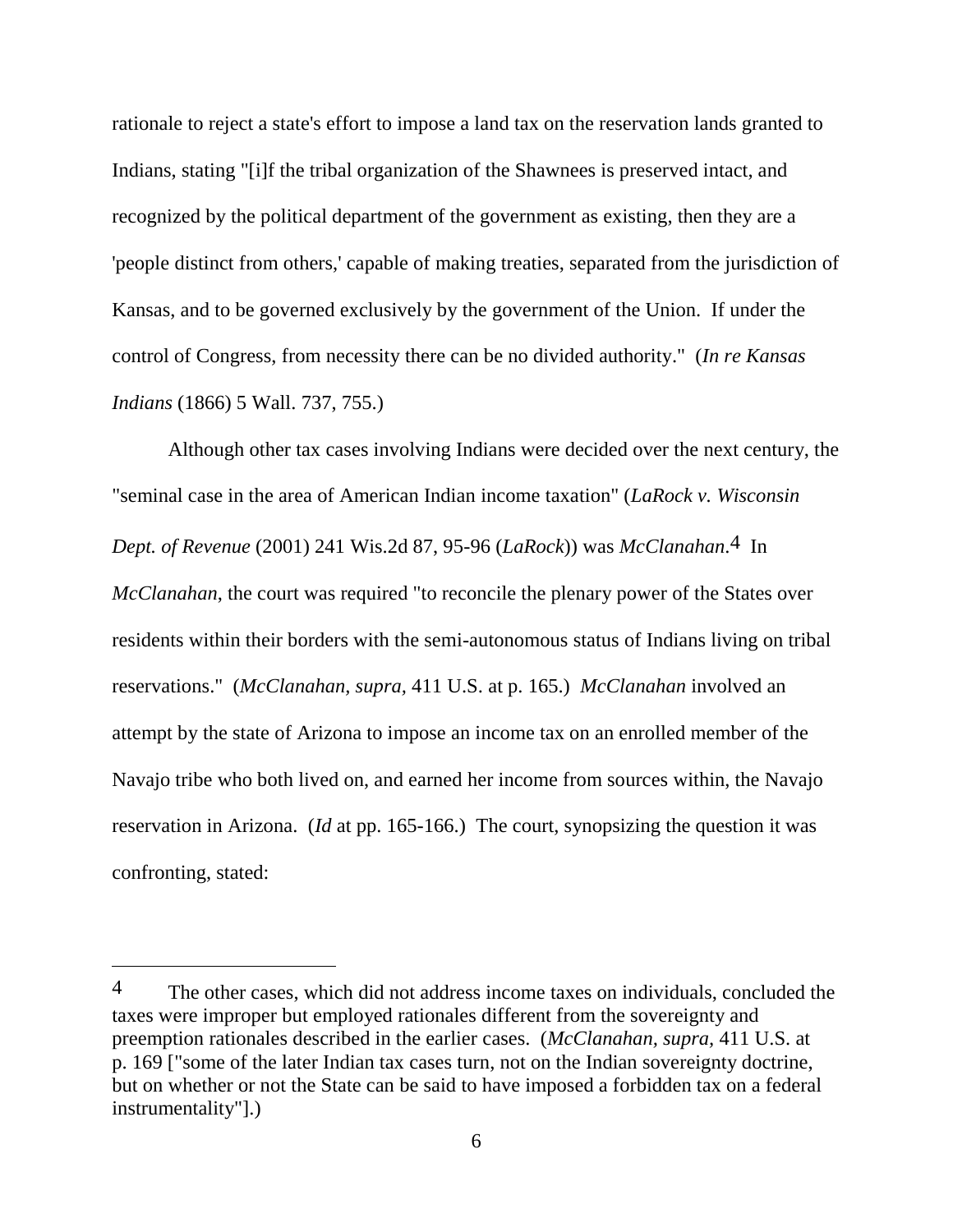"It may be helpful to begin our discussion of the law applicable to this complex area with a brief statement of what this case does not involve. We are not here dealing with Indians who have left or never inhabited reservations set aside for their exclusive use or who do not possess the usual accoutrements of tribal self-government. [Citations.] Nor are we concerned with exertions of state sovereignty over non-Indians who undertake activity on Indian reservations. [Citations.] Nor, finally, is this a case where the State seeks to reach activity undertaken by reservation Indians on nonreservation lands. [Citation.] Rather, this case involves the narrow question whether the State may tax a reservation Indian for income earned exclusively on the reservation." (*Id.* at pp. 167-168, italics added.)

After surveying the development of American Indian law from its earliest origins, *McClanahan* concluded that the analysis of whether a state may assert jurisdiction over Indians has shifted from concepts of inherent Indian sovereignty toward federal preemption principles (*McClanahan, supra,* 411 U.S. at p. 172 ["[t]he modern cases thus tend to avoid reliance on platonic notions of Indian sovereignty and to look instead to the applicable treaties and statutes which define the limits of state power"]), although the court cautioned the Indian sovereignty doctrine remained relevant "not because it provides a definitive resolution of the issues in this suit, but because it provides a backdrop against which the applicable treaties and federal statutes must be read." (*Ibid*.) *McClanahan* then observed that considering the 1868 treaty between the Navajo Nation and the United States Government, "it cannot be doubted that the reservation of certain lands for the exclusive use and occupancy of the Navajos and the exclusion of non-Navajos from the prescribed area was meant to establish the lands as within the exclusive sovereignty of the Navajos under general federal supervision." (*Id*. at pp. 174-175.) The Court further stated that "since the signing of the Navajo treaty, Congress has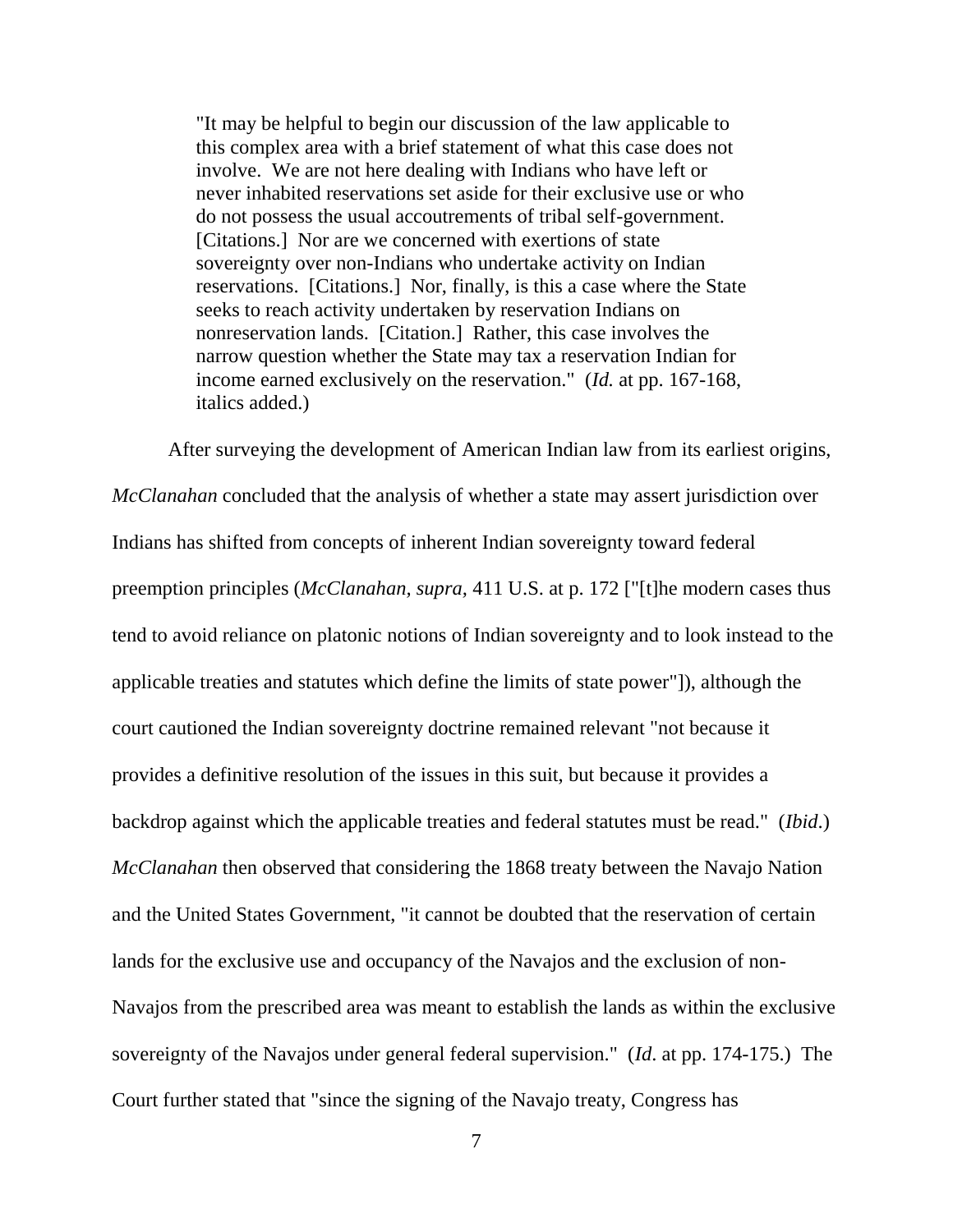consistently acted upon the assumption that the State lacked jurisdiction over Navajos living on the reservation" (*id*. at p. 175), and noted provisions in both the Arizona Enabling Act and the Buck Act contained language implying the income of a Navajo living on and derived from the Navajo reservation was exempt from state income taxation. (*Id*. at pp. 175-176.)

*McClanahan* unequivocally held a state may not impose an income tax on tribal members whose income is derived from their own tribe's lands and who reside on their own tribe's land.5 For many years after *McClanahan,* several state courts held the *McClanahan* exemption extended to an Indian whose source of income was from "Indian Lands" and who resided on "Indian Lands," regardless of whether the source of income and/or place of residence were lands set aside for a tribe in which he or she was a member. (See *LaRoque v. State* (1978) 178 Mont. 315, 324 ["Situs of the activity is the primary factor in determining whether state taxation jurisdiction exists, not the status of the individual as enrolled or non-enrolled"]; *Topash v. Commissioner of Revenue* (Minn. 1980) 291 N.W.2d 679, 680-681 [enrolled member of the Tulalip Tribe living within the Red Lake Indian Reservation and employed there by BIA not subject to income tax];

 $\overline{a}$ 

<sup>5</sup> The court subsequently explained that, although residence is an important component of the *McClanahan* exemption, the residence component was not limited to those Indians residing on a formal reservation, but instead extended to "tribal members living and working on land set aside for those members." (*Oklahoma Tax Com'n v. Sac and Fox Nation* (1993) 508 U.S. 114, 124 (*Sac and Fox*).) The *Sac and Fox* court concluded the exemption was equally available to those tribal members who lived on the reservation, or on "allotted lands," or in "dependent communities." (*Id*. at pp. 124-126; see generally Cohen, Handbook of Federal Indian Law (2005 ed.) § 3.04[2][c], pp. 188- 199 [explaining component types of lands within definition of "Indian Country"].)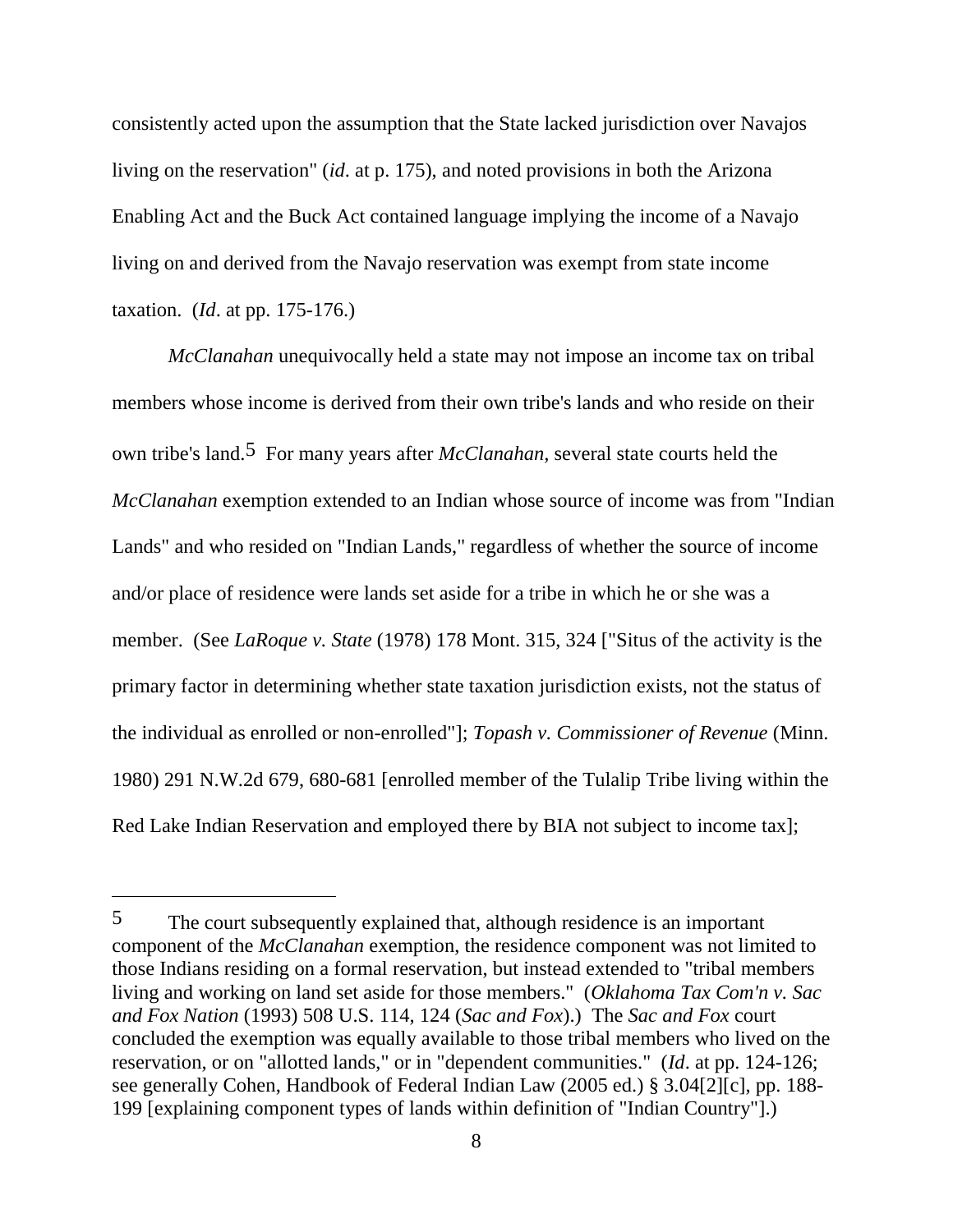*White Eagle v. Dorgan* (N.D. 1973) 209 N.W.2d 621; *Fox v. Bureau of Revenue* (1975) 87 N.M. 261 [Comanche Indian residing on the Navajo Reservation was not subject to state income tax for earnings as an employee of the BIA], overruled in *New Mexico Taxation and Revenue Dept. v. Greaves* (1993) 116 N.M. 508, 509.) Federal district courts generally reached the same conclusion. (See *Dillon v. State of Mont.* (D. Mont. 1978) 451 F.Supp. 168, 175, revd. on other grounds (9th Cir., 1980) 634 F.2d 463; *Confederated Salish and Kootenai Tribes of Flathead Reservation, Montana (" "Tribes" " v. Moe* (D. Mont. 1974) 392 F.Supp. 1297, 1312, affd. on other grounds *sub nom. Moe v. Confederated Salish and Kootenai Tribes of Flathead Reservation* (1976) 425 U.S. 463, 480, fn. 16 (*Moe*).)

### C. *Colville*6 and Its Impact on the State Court Views

*McClanahan* employed the term "reservation Indian" to describe the class of persons exempt from Arizona's income tax but the factual context presented in *McClanahan* did not require the court to further refine that term. However, subsequent United States Supreme Court cases recognized that distinctions may properly be drawn between members of a tribe and nonmember Indians residing on another tribe's reservation, and these cases suggested that an expansive reading of *McClanahan's* use of the term "reservation Indian" required reevaluation.

In *Moe, supra,* 425 U.S. 463, the Supreme Court held that under *McClanahan* a state could impose a sales tax for on-reservation sales of cigarettes to non-Indians (*Moe,*

 $\overline{a}$ 

<sup>6</sup> *Washington v. Confederated Tribes of Colville Indian Reservation* (1980) 447 U.S. 134 (*Colville*).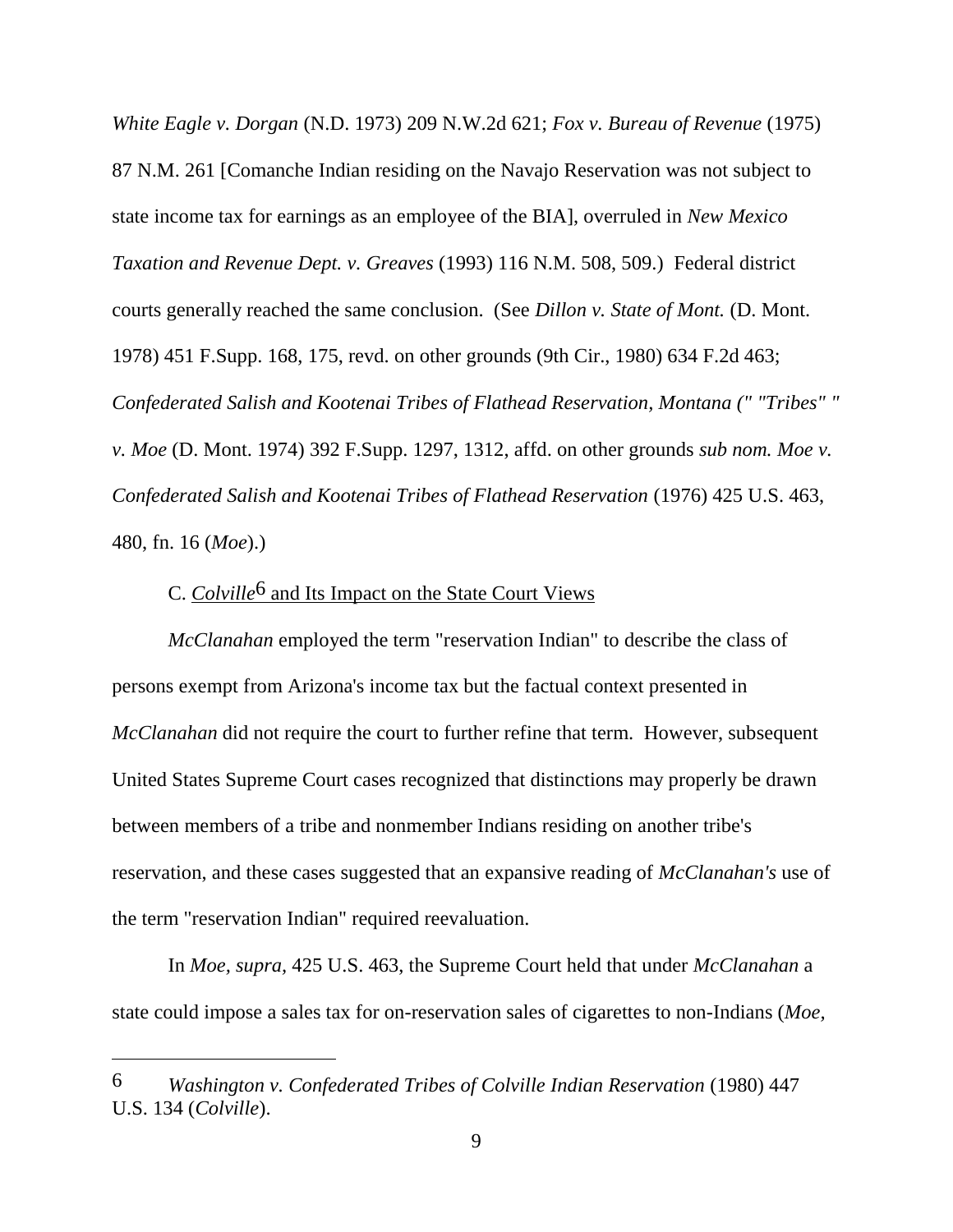at p. 483), but could not impose such a tax for on-reservation sales of cigarettes to "Indians." (*Id*. at pp. 480-481.) In so holding, however, *Moe* expressly noted that because the state had *not* asserted the tax could be applied to nonmember Indians residing on the reservation (or to Indians living off of the reservation) it would not decide those issues. (*Id*. at p. 480, fn. 16.)

The issue left undecided in *Moe* was subsequently decided in *Colville*, in which the Supreme Court explicitly marked a distinction between Indians living on the lands of another tribe and those living on their own tribal lands. In *Colville*, the court confronted the issue of whether the State of Washington could impose sales and use taxes on Indians residing on the reservation of another tribe. The court, noting that it was apparent after "*McClanahan* that the sales tax could not be applied to similar purchases by tribal members" (*Colville, supra,* 447 U.S. at p. 160), reasoned "[f]ederal statutes, even given the broadest reading to which they are reasonably susceptible, cannot be said to pre-empt Washington's power to impose its taxes on Indians not members of the Tribe." (*Ibid.*) In support of the distinction between Indians residing on the lands of another tribe and tribal members residing on their own lands, the Court addressed the issue of tribal sovereignty:

> "Nor would the imposition of Washington's tax on these purchasers contravene the principle of tribal self-government, for the simple reason that nonmembers are not constituents of the governing Tribe. For most practical purposes those [nonmember resident] Indians stand on the same footing as non-Indians resident on the reservation. There is no evidence that nonmembers have a say in tribal affairs or significantly share in tribal disbursements. We find, therefore, that the State's interest in taxing these purchasers outweighs any tribal interest that may exist in preventing the State from imposing its taxes." (*Id*. at p. 161.)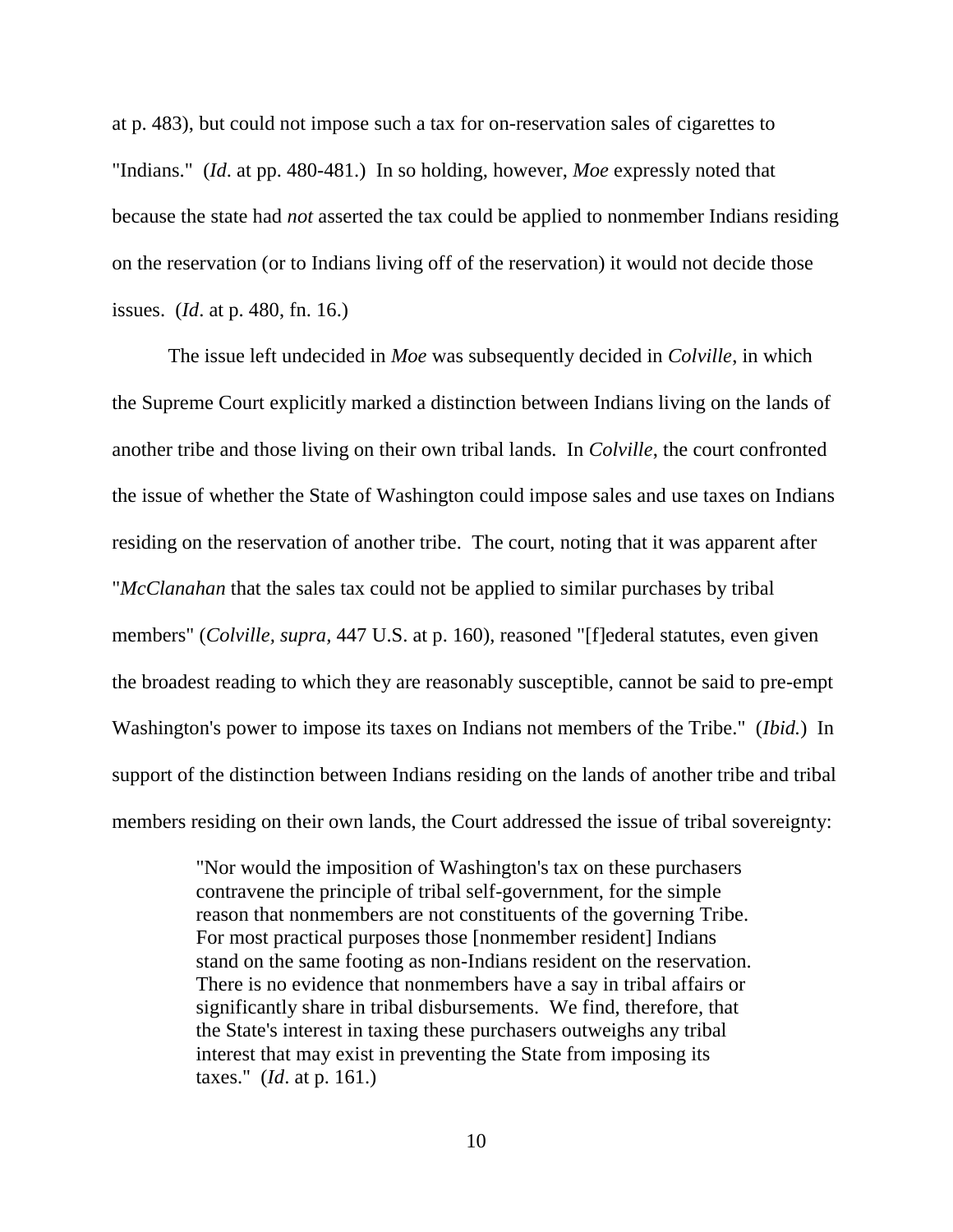In the context of state taxation, *Colville* concluded a state could distinguish between Indians residing on the lands of another tribe and those residing on their own tribal lands, and accord the same tax treatment to the former group as it accorded to non-Indians.

The *Colville* decision led most jurisdictions to reevaluate their reading of *McClanahan* as exempting all Indians residing on any tribal lands from state income taxation, and led them to conclude that Indians residing on the lands of another tribe were not exempt. In New Mexico, *Fox v. Bureau of Revenue, supra,* 87 N.M. 261 was explicitly overruled in *New Mexico Taxation and Revenue Dept. v. Greaves, supra,* 116 N.M. 508, 509. In Minnesota, that state's Supreme Court concluded its decision in *Topash* was no longer good law after *Colville* and other United States Supreme Court cases (see *State v. R.M.H.* (Minn. 2000) 617 N.W.2d 55, 63-64), and in Montana, *LaRoque v. State, supra,* 178 Mont. 315 was apparently superseded by statutory amendment. (See *LaRock, supra,* 241 Wis.2d at p. 100.) Two other states have examined *Colville's* refinement of *McClanahan* and concluded a state may distinguish (at least for tax purposes) between Indians residing on the lands of another tribe and those residing on their own tribe's lands, and may deny tax-exempt status to the former even though the tax exemption would be available if the Indians resided on their tribe's lands from which the revenue was generated.7 (See *LaRock, supra,* 241 Wis.2d 87 [income

<sup>7</sup> We recognize some jurisdictions may provide Indians on the lands of another tribe with the same *McClanahan* tax-exempt status as tribal members on their own tribal lands. However, some of those jurisdictions involve statutory income tax exemptions for all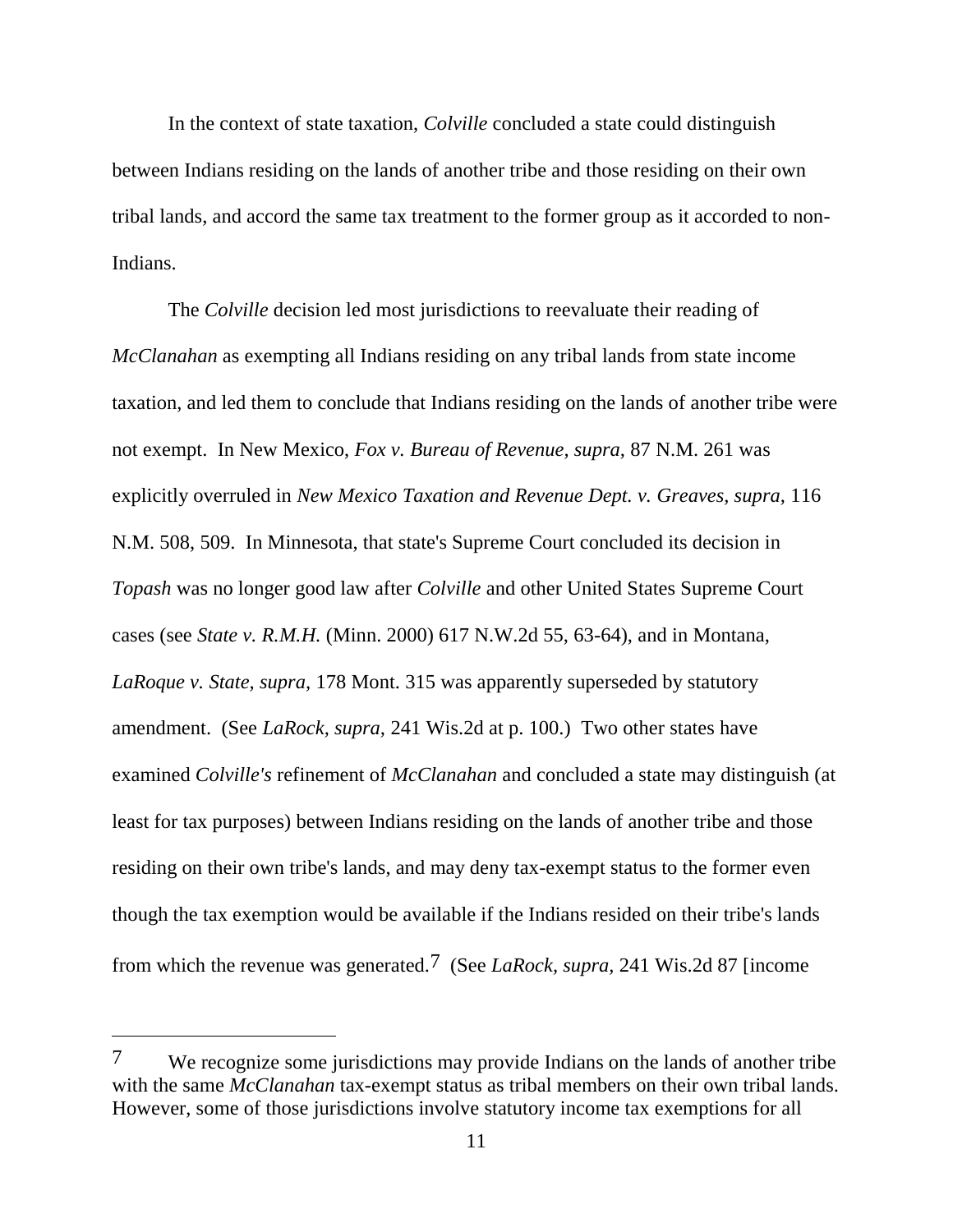tax]; *State ex rel. Arizona Dept. of Revenue v. Dillon* (1991) 170 Ariz. 560 [luxury excise tax].)

# D. *Duro*8 and the "Duro Fix"

The final significant piece of the decisional puzzle is *Duro*. There, the court again confirmed that a distinction exists between Indians on the lands of another tribe and tribal members on their own lands, albeit not in the context of state taxation, when the Supreme Court considered whether the Salt River Pima-Maricopa Indian Community (a recognized tribe with an enrolled membership) had criminal jurisdiction over Duro (an enrolled member of a different tribe) to prosecute him for his alleged crime on the Salt River Reservation. (*Duro, supra,* 495 U.S. 676.)

Analyzing the power of the Pima-Maricopa Tribe to prosecute Duro, the court reasoned that "the retained sovereignty of the tribes is that needed to control their own internal relations, and to preserve their own unique customs and social order" (*Duro, supra,* 495 U.S. at pp. 685-686), but this retained sovereignty to prosecute members of its own tribe was not implicated when an Indian (who could not participate in the tribal government) commits a crime on another tribe's lands. (*Id*. at p. 688.) In so deciding, the court restated that :

> "The distinction between members and nonmembers and its relation to self-governance is recognized in other areas of Indian law.

American Indians on Indian lands within their borders (see Or. Rev Stat. § 316.777 (2009)), while others involve decisional law that applied *McClanahan* without the benefit of *Colville*. (See *White Eagle v. Dorgan* (N.D. 1973) 209 N.W.2d 621.)

8 *Duro v. Reina* (1990) 495 U.S. 676 (*Duro*).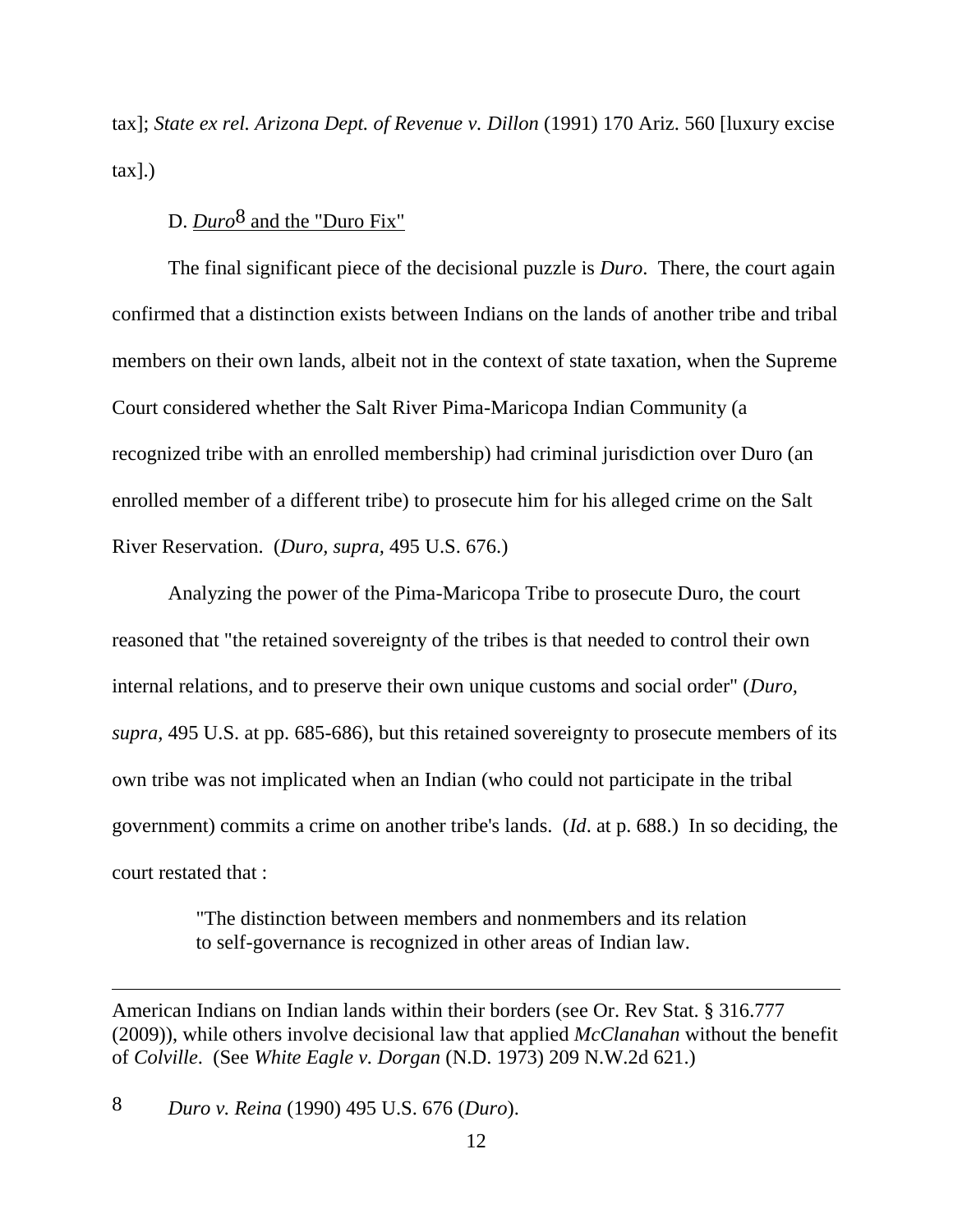Exemption from state taxation for residents of a reservation, for example, is determined by tribal membership, not by reference to Indians as a general class. We have held that States may not impose certain taxes on transactions of tribal members on the reservation because this would interfere with internal governance and selfdetermination. [Citation.] But this rationale does not apply to taxation of nonmembers, even where they are Indians: [¶] 'Nor would the imposition of Washington's tax on these purchasers contravene the principle of tribal self-government, for the simple reason that nonmembers are not constituents of the governing Tribe. For most practical purposes those Indians stand on the same footing as non-Indians resident on the reservation. There is no evidence that nonmembers have a say in tribal affairs or significantly share in tribal disbursements.' [Citation.]" (*Id*. at pp. 686-687.)

The *Duro* court also addressed the claim, raised by the Pima-Maricopa Tribe, that

the tribe could assert jurisdiction because the definition of "Indian" in various federal

statutes and programs applies to all Indians without respect to membership in a particular

tribe, and that the federal jurisdictional statutes applicable to Indian country used the

general term "Indian" without distinguishing between members and nonmember Indians.

Rejecting that claim, *Duro* explained:

"Congressional and administrative provisions such as those cited above reflect the Government's treatment of Indians as a single large class with respect to *federal* jurisdiction and programs. Those references are not dispositive of a question of *tribal* power to treat Indians by the same broad classification. In *Colville,* we noted the fallacy of reliance upon the fact that member and nonmember Indians may both be 'Indians' under a federal definition as proof of federal intent that inherent tribal power must affect them equally: [¶] '[T]he mere fact that nonmembers resident on the reservation come within the definition of "Indian" for purposes of the Indian Reorganization Act of 1934 [citations] does not demonstrate a congressional intent to exempt such Indians from state taxation.' [Citation.] [Quoting *Colville, supra*, 447 U.S. at p. 161.]" (*Duro, supra*, 495 U.S. at pp. 689-690.)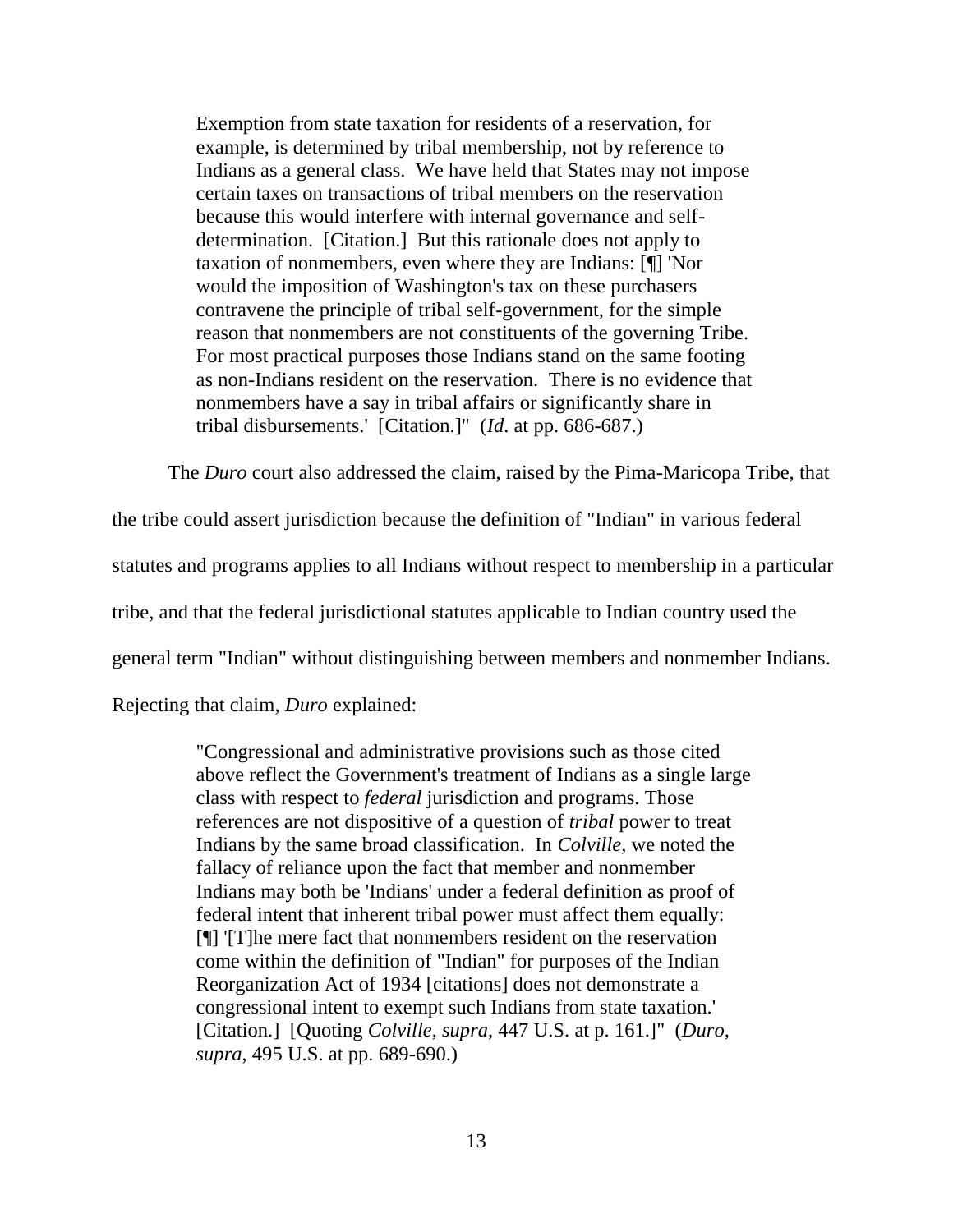*Duro* reaffirmed the holding of *Colville* in determining that the sovereignty retained by Indian tribes does not include criminal jurisdiction over nonmember Indians, although it does include criminal jurisdiction over tribal members on their own tribal lands. (*Duro, supra,* 495 U.S. at p. 694.)

In *Duro*, the Pima-Maricopa Tribe also raised the concern that if the court did *not* grant it criminal jurisdiction over nonmember Indians on its tribal lands, "the tribes will lack important power to preserve order on the reservation, and nonmember Indians will be able to violate the law with impunity." (*Duro, supra,* 495 U.S. at p. 696.) The court responded to that concern by stating that "[i]f the present jurisdictional scheme proves insufficient to meet the practical needs of reservation law enforcement, then the proper body to address the problem is Congress, which has the ultimate authority over Indian affairs." (*Id*. at p. 698.) Congress did respond to the court's invitation by passing the socalled "Duro fix," which expressly specified that a tribe had criminal jurisdiction over nonmember Indians for a crime occurring on tribal lands. (See 25 U.S.C. § 1301(2).)

#### III

#### ANALYSIS

We interpret the mixture of *McClanahan* and *Colville*, with some leavening by *Duro*, as precluding Mike from an exemption from California's income taxation because an essential ingredient for the exemption—residence on the lands set aside for the tribe in which she is a member and from which the income derived—is absent here.

*McClanahan* decided that income is not taxable when three factors coalesce: descent (Indian), residence (on the reservation of the taxpayer's tribe) and derivation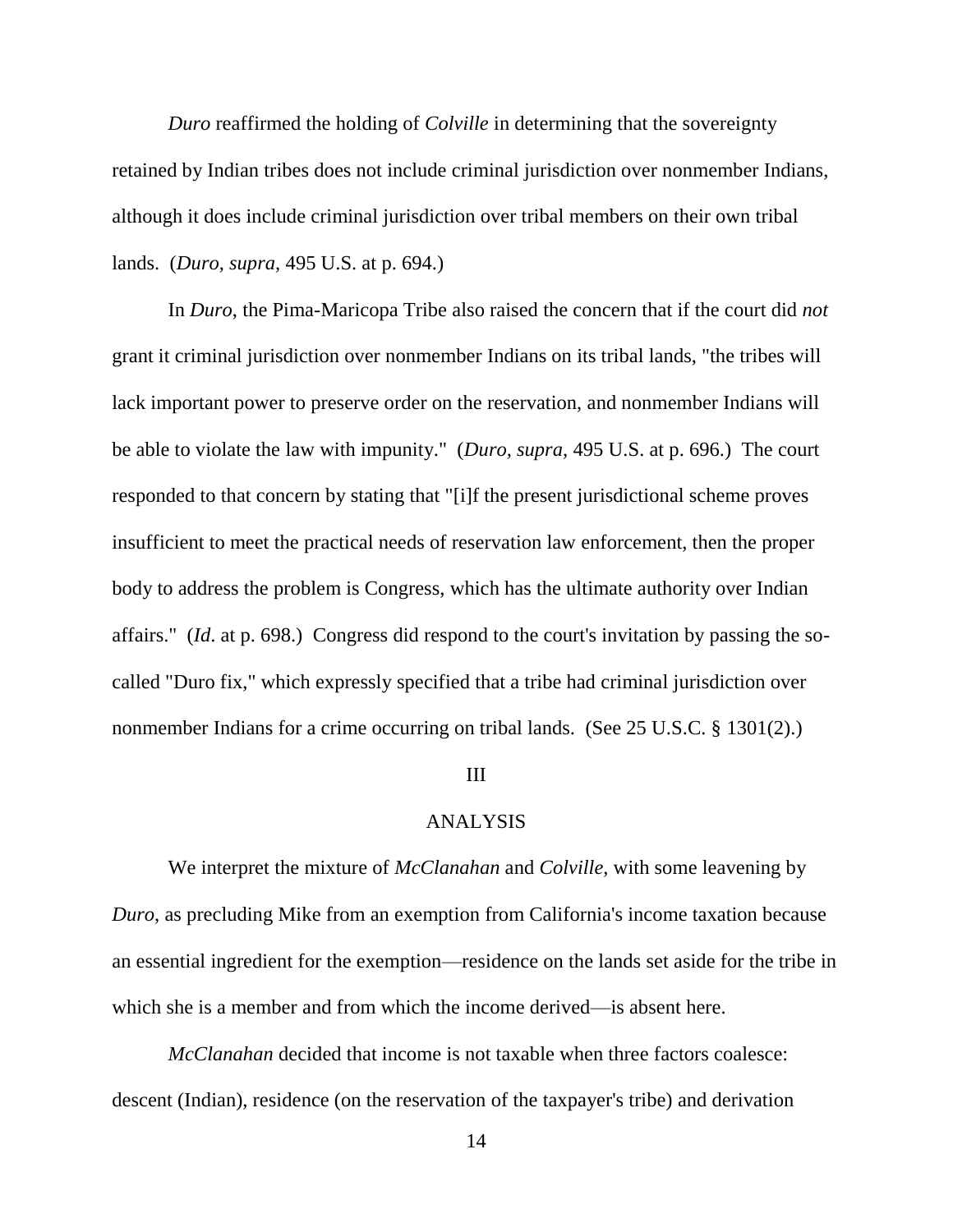(income from reservation activities). However, *McClanahan* simultaneously cautioned that it was not "dealing with Indians who have left . . . reservations set aside for their exclusive use . . . ." (*McClanahan*, *supra*, 411 U.S. at p. 167.) Additionally, it is reasonably clear from the other cases cited by *McClanahan* (see *id.* at pp. 167-169) that the absence of any *one* of these three factors can obviate the federal preemption of state taxation, and numerous other cases confirm that construction. (See, e.g., *Mescalero Apache Tribe v. Jones* (1973) 411 U.S. 145 [derivation factor absent: state may tax revenues of reservation tribe members derived from off-reservation sources]; *Moe, supra,* 425 U.S. 463 [descent factor absent: state may tax revenues derived from on-reservation sales to non-Indians]; *Colville, supra*, 447 U.S. at p. 161 [residence factor absent: state may tax revenues derived from on-reservation sales to nonmember resident Indians].)

Moreover, both *Colville* and *Duro* confirm the special treatment accorded to reservation Indians does not arise merely because the individual generically satisfies the descent and residence factors. To the contrary, *Colville* approved distinguishing between, and according differential treatment in the tax realm to, Indians descended from the specific tribe on whose reservation land they resided and Indians not descended from the specific tribe on whose reservation land they resided, and concluded only the former were protected by preemption from the state's ability to tax them in the same manner as the state was entitled to tax non-Indians. Similarly, the court in *Duro—*relying in part on *Colville* (see *Duro*, *supra*, 495 U.S. at p. 687)—again distinguished between and accorded differential treatment in the criminal law realm to Indians descended from the specific tribe on whose reservation land the offense occurred and Indians not descended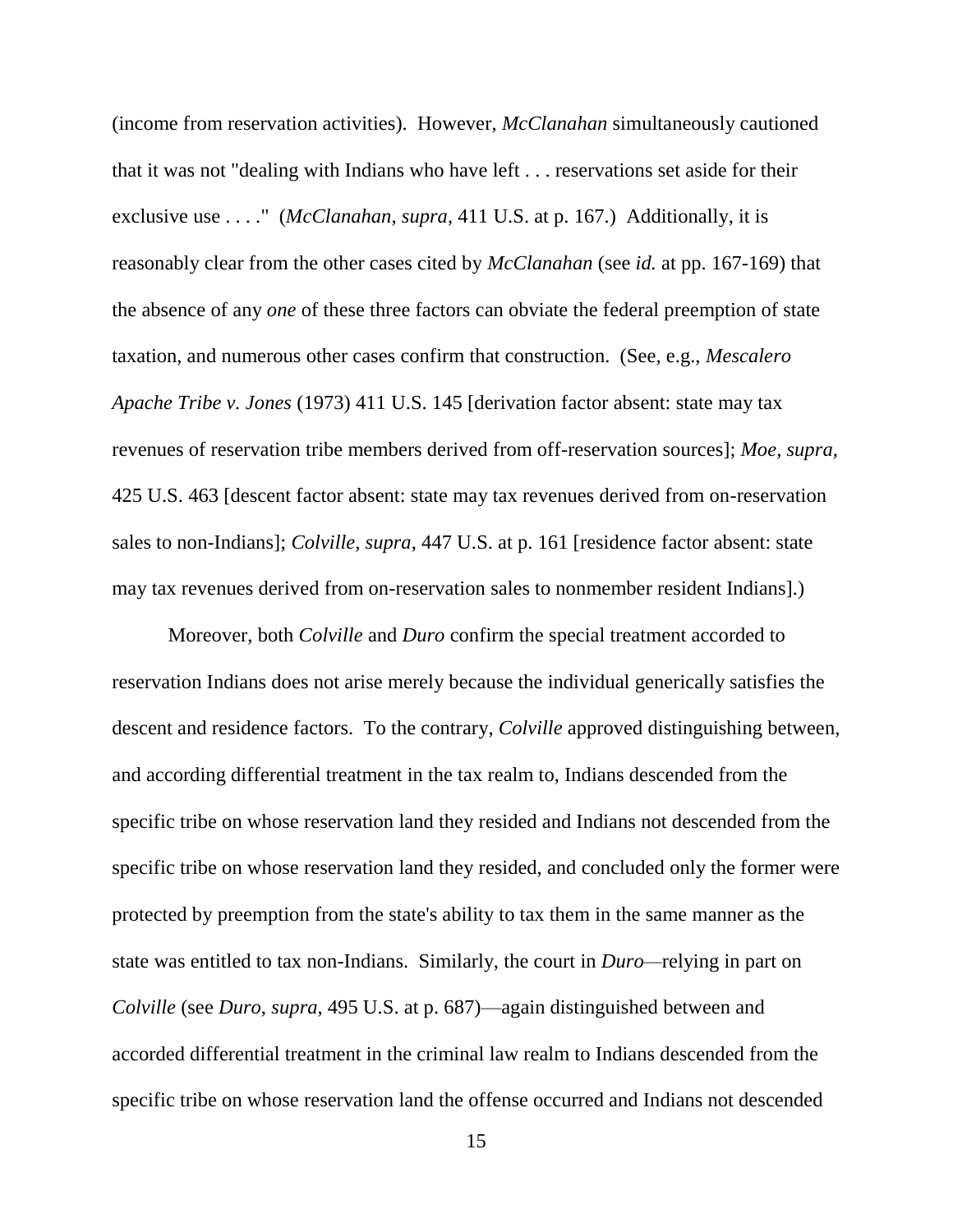from the specific tribe on whose reservation land they committed the offense, and concluded only the former were subject to the Tribe's jurisdiction.

Thus, while *Colville* reaffirmed the vitality of *McClanahan's* analysis, it concluded tribal affiliation was significant for tax purposes and neither preemption principles nor sensitivity to tribal sovereignty concerns was implicated when a state sought to tax an Indian for taxable events occurring on the lands of a different tribe. Specifically addressing preemption concerns, *Colville* explained *McClanahan* would preclude a sales tax to purchases by tribal members but "[f]ederal statutes, even given the broadest reading to which they are reasonably susceptible, cannot be said to pre-empt Washington's power to impose its taxes on Indians not members of the Tribe .... Similarly, the mere fact that nonmember residents on the reservation come within the definition of 'Indian' for purposes of the Indian Reorganization Act of 1934 [citations] does not demonstrate a congressional intent to exempt such Indians from state taxation." (*Colville, supra,* 447 U.S. at pp. 160-161.) Addressing the tribal sovereignty concerns, *Colville* concluded taxation of nonmembers would not offend the "principle of tribal selfgovernment, for the simple reason that nonmembers are not constituents of the governing Tribe. *For most practical purposes those Indians stand on the same footing as non-Indians resident on the reservation*." (*Id*. at p. 161, italics added.)

It is clear that an Indian may not move away from the lands reserved for the exclusive use of the tribe in which he or she is enrolled and into the general population while nevertheless retaining the tax exemption for income afforded to that Indian under *McClanahan*. (See, e.g., *Oklahoma Tax Com'n, supra,* 515 U.S. at pp. 462-467 [state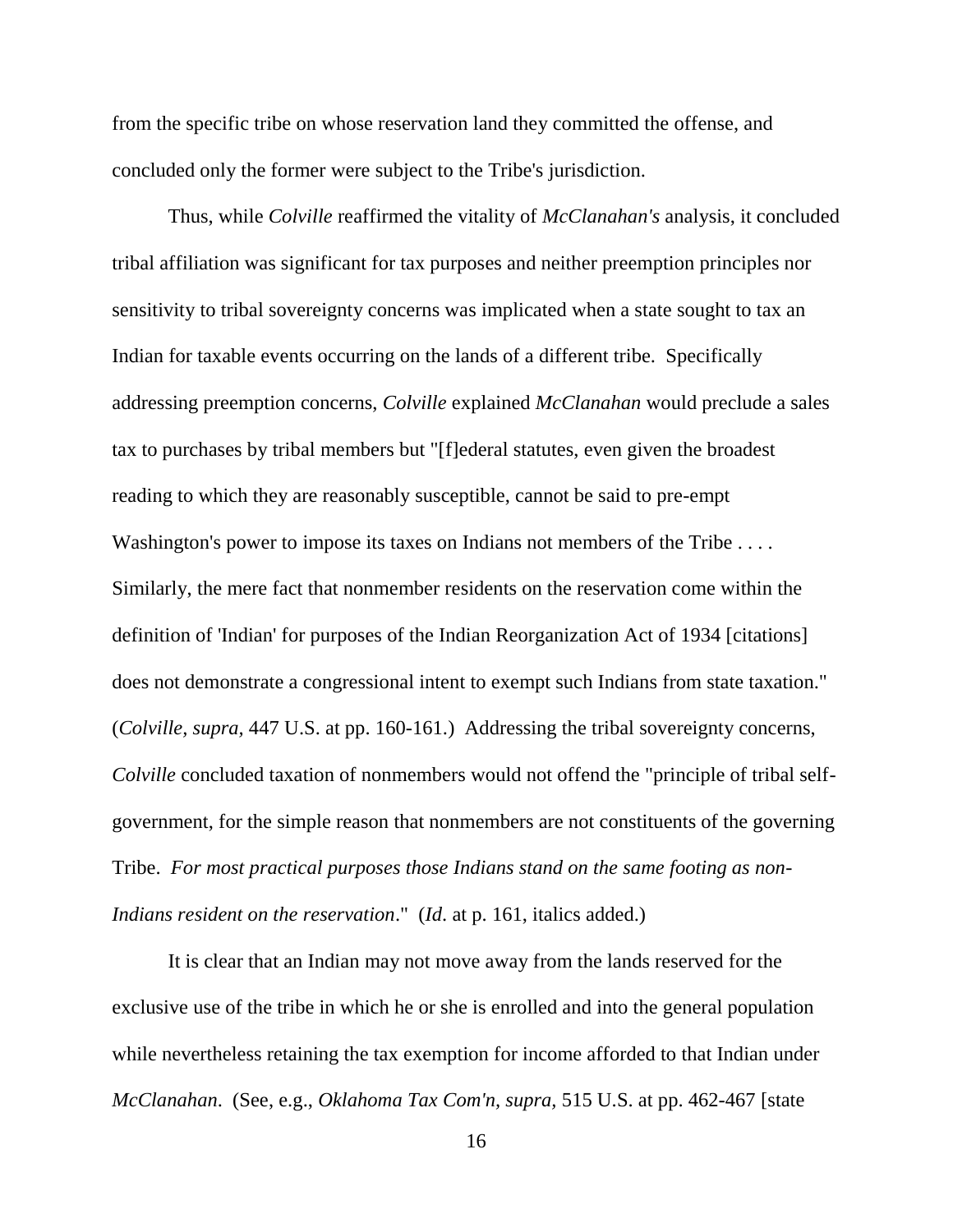may impose income tax on enrolled member for income earned from tribal employment if member resides outside of "Indian Country"]; *Jefferson v. Commissioner of Revenue* (Minn. 2001) 631 N.W.2d 391.) Moreover, after *Colville* and *Duro*, the courts appear unanimous in their conclusion that the same rule applies when an Indian moves away from the lands reserved for the exclusive use of the tribe in which he or she is enrolled even though the new residence might qualify as "Indian lands" for other purposes or other persons. (See, e.g., *LaRock, supra,* 241 Wis.2d at pp. 95-96.)

Mike raises numerous arguments to support her claim that loss of the *McClanahan* tax exemption, which ordinarily accompanies the decision to move away from the lands set aside for the taxpayer's tribe (*Oklahoma Tax Com'n, supra,* 515 U.S. at pp. 462-467), may be resurrected or preserved if the taxpayer elects to establish a new residence on a reservation of a tribe in which the taxpayer is not enrolled rather than some other residence. We are unpersuaded by Mike's arguments.

First, Mike asserts that whatever distinctions that may have been drawn by *Colville* and *Duro* to accord differential treatment between members and nonmembers residing on a reservation were statutorily obviated by the "Duro fix." Mike asserts that because the federal statute amended by the "Duro fix" expressly gives tribal courts criminal jurisdiction over both member and nonmember Indians, the courts should disregard *Colville's* distinction between member and nonmember Indians and instead hold that nonmember Indians residing on a reservation are entitled to be treated identically to members for tax purposes. Although some legal commentators have either questioned whether *Colville's* distinction between member and nonmember Indians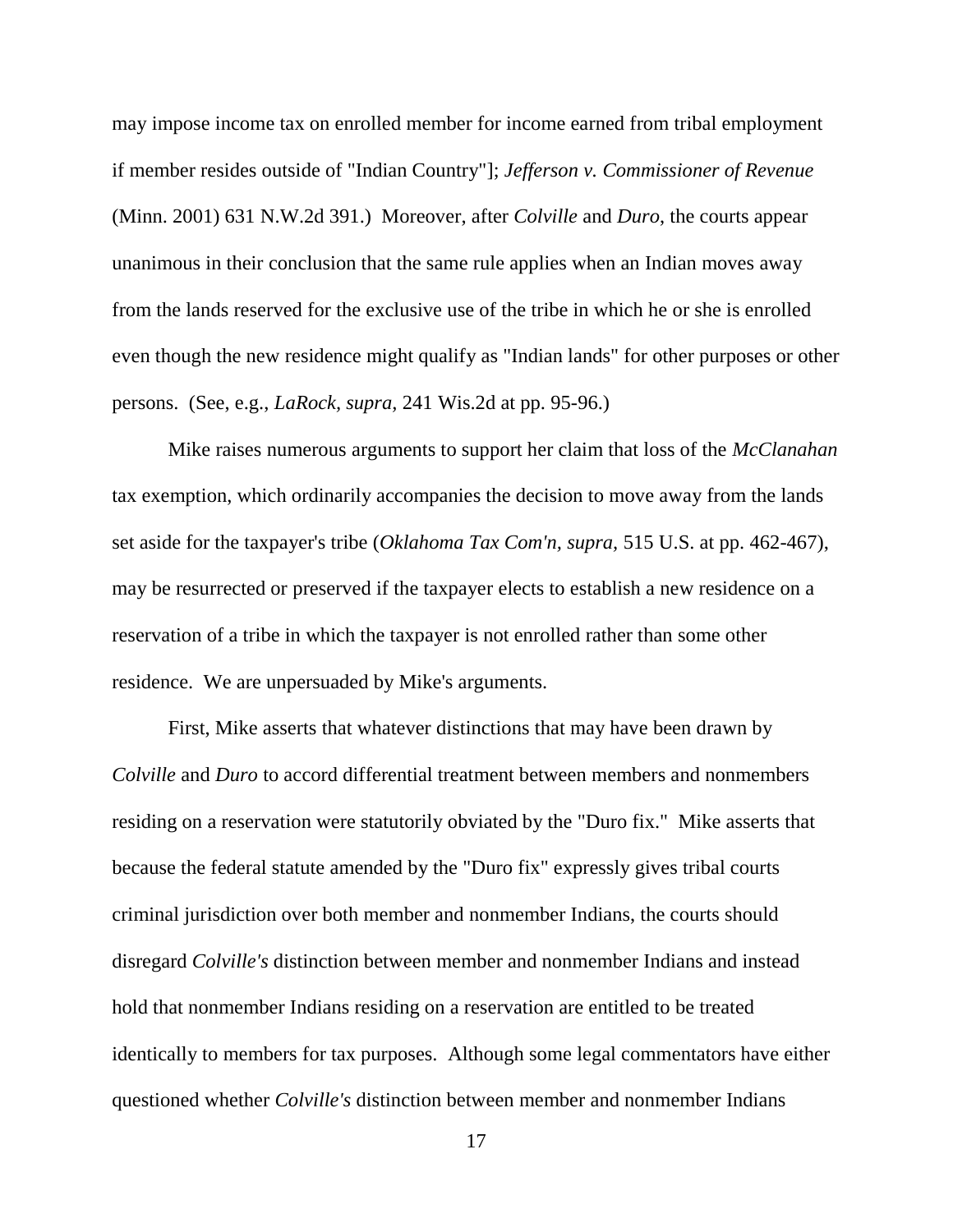remains valid after the "Duro fix" (see, e.g., Cohen, Handbook of Federal Indian Law*, supra,* § 6.01[1], fn. 5, p. 499), or criticized post-"Duro fix" state court decisions applying the *Colville* distinction to uphold state income taxation of nonmembers (see Nayback, *Tax Law—New Mexico Taxes Non-Member Indians Who Work On A Reservation: New Mexico Taxation And Revenue Department v. Greaves* (1995) 25 N.M.L.Rev. 129), the courts have rejected the argument that the Duro fix has application outside of criminal law or has impliedly overruled *Colville*. The court in *LaRock, supra,*  241 Wis.2d 87, explaining its rejection of the claim raised by Mike here, stated:

> "LaRock, by looking to committee reports and legislative history, argues that the 'Duro fix' not only overturned the United States Supreme Court's decision in *Duro,* but mandated that a state has no inherent jurisdiction over nonmember Indians within Indian country. LaRock's argument fails for three reasons. First, Congress did precisely what the Supreme Court invited it to do in *Duro;* there was no question that Congress was within its authority in passing such legislation. Although Congress granted 'Indian tribes' jurisdiction over Indians committing a crime on their tribal lands, it does not follow that Congress eliminated the distinction between Indian tribes. 25 U.S.C. § 1301(2). To the contrary, if Congress intended to erase this distinction, it could have done so explicitly in the legislation. Second, Congress has not acted to overturn *Colville,* which[,] unlike *Duro,* is within the context of the present case-state taxation. Of course, the Wisconsin Legislature could act to grant such an exemption, but so far has refrained from doing so, in contrast to the state legislatures in Oregon and Idaho. Finally, the Supreme Court, while indicating that it was cognizant of the 'Duro fix,' repeated the rule of its 'pathmaking case' of [*Montana v. United States* (1981) 450 U.S. 544, 564], which defined the limits of tribal sovereignty: [¶] " 'Indian tribes retain their inherent power [to punish tribal offenders,] to determine tribal membership, to regulate domestic relations among members, and to prescribe rules of inheritance for members . . . but [a tribe's inherent power does not reach] beyond what is necessary to protect tribal self-government or to control internal relations.' " [Quoting *Strate v. A-1 Contractors* (1997) 520 U.S. 438, 459 (bracketed material provided by *Strate*].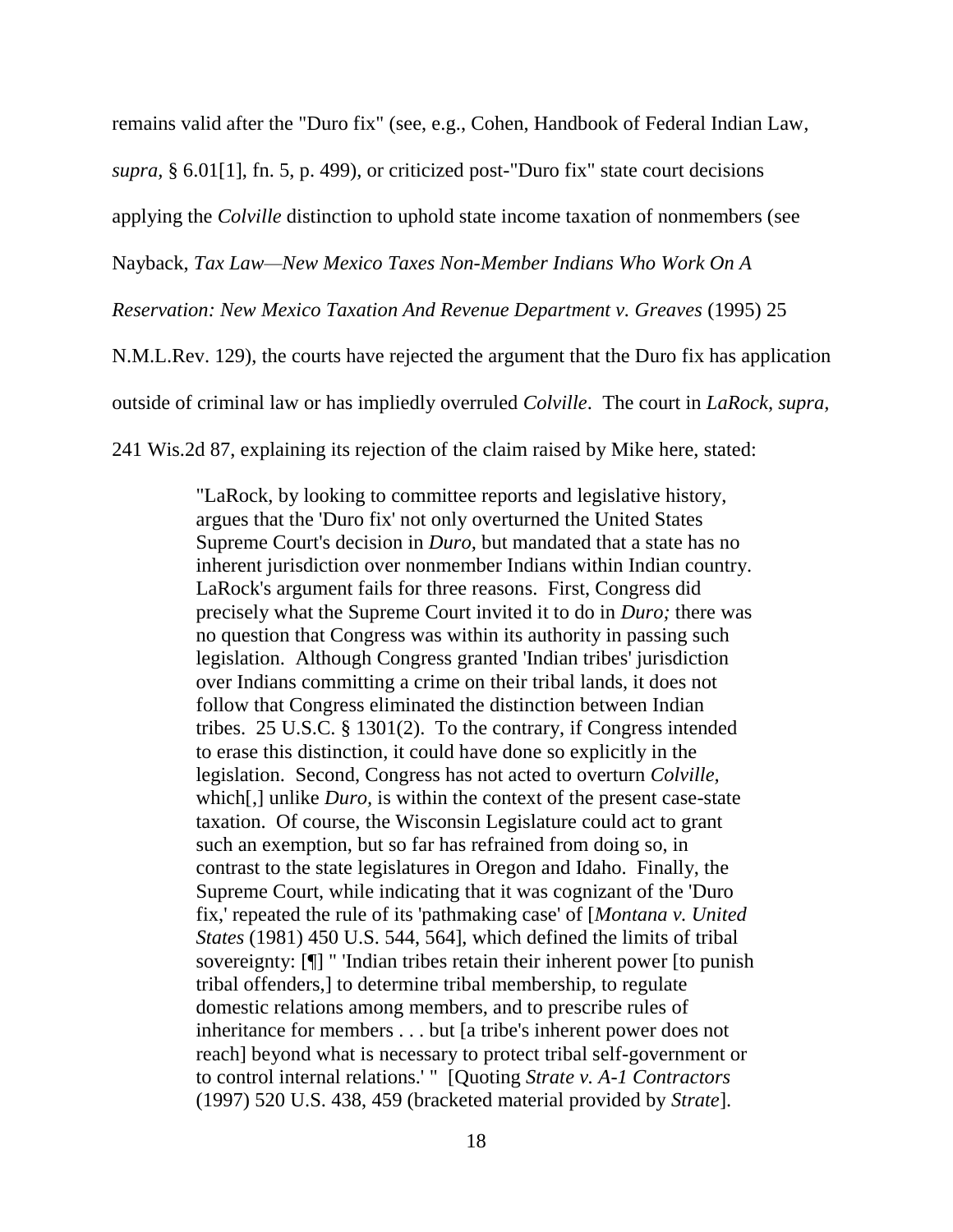The Court, as evidenced by this recent reiteration of the *Montana* rule in a case fourteen years after the 'Duro fix,' has held since *McClanahan* that membership in a tribe, not ethnic status as an American Indian, is the integral fact that brings inherent tribal sovereignty into play. Thus, the distinction between nonmember Indians on the lands of another tribe and tribal members on their own lands—as stressed in *Colville* and reasserted in *Duro*—remains valid." (*LaRock,* at pp. 102-104.)

We agree with *LaRock* that Mike's expansive reading of the "Duro fix," which seeks to read into an amendment expressly addressing a limited issue (criminal law jurisdictional issues) an implied Congressional intent indirectly to overrule civil law decisions concerning a state's ability to distinguish between member and nonmember Indians for different issues (e.g. tax law issues), is too speculative to convince us that *Colville* lacks remaining vitality.<sup>9</sup>

Mike alternatively asserts that, even without the impact of the "Duro fix," a

nonmember is entitled to the *McClanahan* exemption.10 Mike argues *McClanahan* did

 $\overline{a}$ 

10 Mike has requested this court take judicial notice of certain portions of a pamphlet issued by California's State Board of Equalization involving sales taxes on reservation

<sup>9</sup> For similar reasons, we reject Mike's argument that ordinary principles of statutory construction, as well as the special canon of construction that doubtful expressions of statutory language are to be resolved in favor of Indians (*McClanahan, supra*, 411 U.S. at p. 174), should lead us to construe title 18 United States Code section 1151's reference to "Indian country" as evidencing an intent that any lands set aside for the exclusive use of Indians *without regard to tribal membership* qualify the Indian for the *McClanahan* tax exemption. Those principles of statutory construction have little utility because (1) the tax exemption is not a statutorily-rooted exemption, and (2) the broad concept of "Indian country" described in title 18 United States Code section 1151 is not part of the complex statutory scheme in the taxation sphere, but is instead part of the federal criminal code and had as its "purpose . . . to remove the uncertainty of federal jurisdiction over crimes committed by or against Indians within the exterior boundaries of an Indian reservation." (*Hilderbrand v. Taylor* (10th Cir. 1964) 327 F.2d 205, 206.)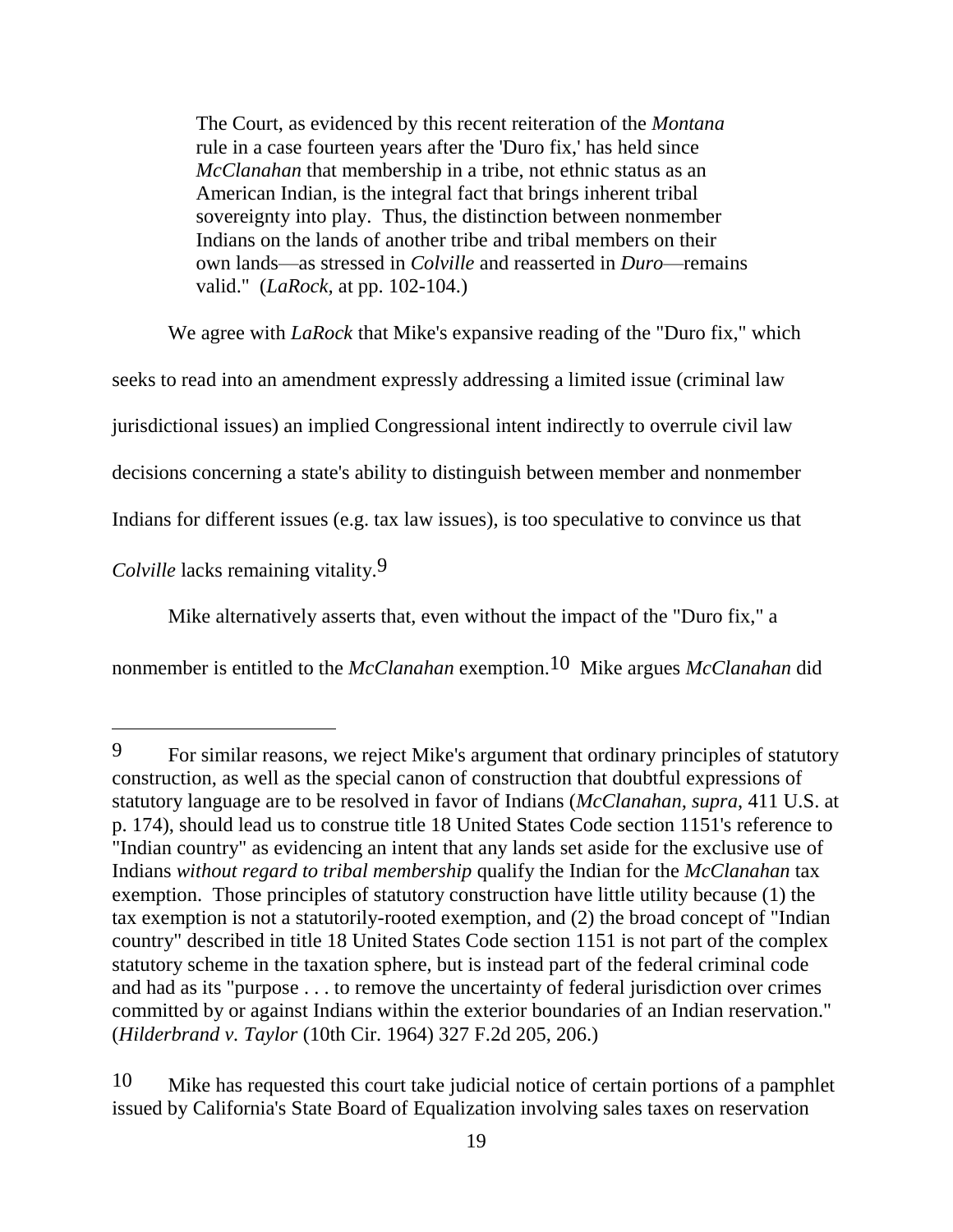not express any intent to exclude nonmembers from its holding, but instead extended the tax exemption to " 'tribal Indians on an Indian reservation' " (*McClanahan, supra,* 411 U.S. at pp. 170-171) without suggesting tribal affiliation was significant. Mike argues the courts have simply erred when they overlaid the analysis of *Colville* onto whether the *McClanahan* exemption was available. Although *McClanahan* employed the term "reservation Indians" to describe the class of persons exempt from Arizona's income tax (*id*. at p. 176), the factual context presented in *McClanahan* did not require the court further to refine that term or to consider distinctions between members and nonmembers because its preemption analysis was conducted in the context of treaties involving the tribe (the Navajo) in which the taxpayer was both enrolled and on whose reservation he resided.11 However, when the Supreme Court *was* presented with the issue of taxation

11 For similar reasons, Mike's reliance on *Sac and Fox* is also not persuasive. Mike argues the *Sac and Fox* court held that the *McClanahan* exemption applies to all Indians residing within Indian country, regardless of tribal membership. However, the *Sac and Fox* court evaluated a claim brought by the Sac and Fox Nation on behalf of itself and "all residents of its territorial jurisdiction." (*Sac and Fox, supra,* 508 U.S. at p. 120.) Both the trial court and the appellate court, which both held the state could collect state income tax on the income nonmembers of the Tribe earned from tribal employment on trust lands, but not on the income tribal members earned from tribal employment on trust lands, reached their conclusions without looking "to where the tribal members resided" but instead examined only the source of the income. (*Id.* at pp. 121-122.) The state argued the lower courts had erred because "unless the members of the Sac and Fox Nation live on a *reservation* the State has jurisdiction to tax their earnings . . . ." (*Id*. at p. 123.) The Supreme Court concluded that the state was "partially correct: The

lands. We conclude the evidence is irrelevant to the issues presented here, because California's *choices* in imposing sales taxes do not suggest that it was *compelled* to make those choices. Accordingly, we deny Mike's request for judicial notice. (See, e.g., *World Financial Group, Inc. v. HBW Ins. & Financial Services, Inc.* (2009) 172 Cal.App.4th 1561, 1569, fn. 7.)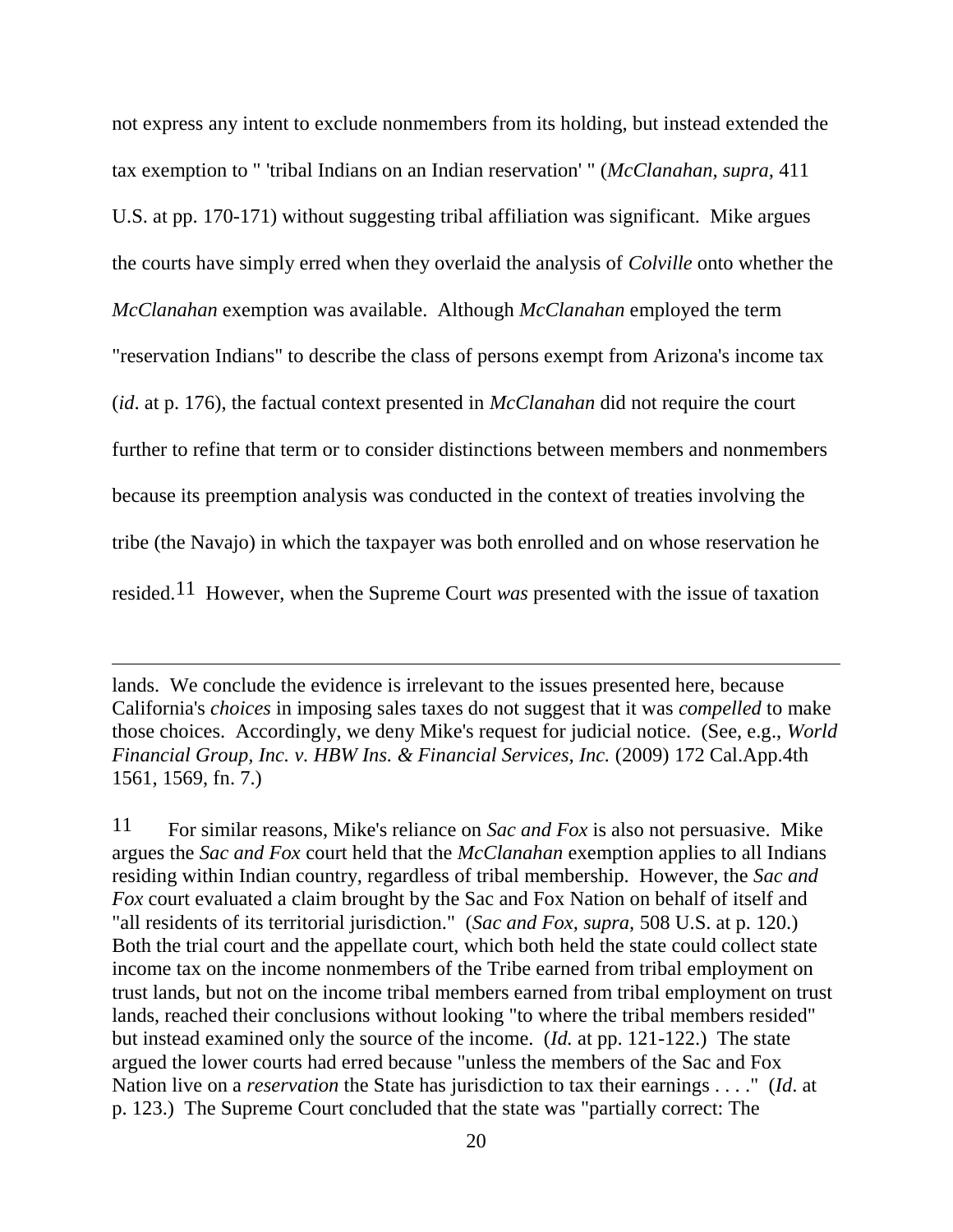of nonmembers, the *Colville* court *did* predicate its preemption analysis with reference to the distinction between resident nonmembers and resident members,  $12$  and ultimately concluded that while members could not be taxed, "[f]ederal statutes, even given the broadest reading to which they are reasonably susceptible, cannot be said to pre-empt Washington's power to impose its taxes on Indians not members of the Tribe." (*Colville, supra*, 447 U.S. at p. 160.)

Mike next raises a series of arguments that essentially assert tribal membership is, or should be deemed, irrelevant for taxation purposes. She argues "tribes" are artificial and arbitrary constructs created when the federal government melded disparate groups together (or divided cohesive groups into separate groups) and designated the resulting grouping as a distinct political entity, regardless of whether the members in the newly created "tribe" shared tribal, familial, or genetic commonality. She argues the evidence

residence of a *tribal member* is a significant component of the *McClanahan* presumption against state tax jurisdiction. But our cases make clear that *a tribal member* need not live on a formal reservation to be outside the State's taxing jurisdiction; it is enough that the *member* live in 'Indian country' " (*ibid.*, italics added), and remanded the case to the trial court to determine whether "the relevant tribal members live in Indian country—whether the land is within reservation boundaries, on allotted lands, or in dependent communities." (*Id*. at p. 126.) The court's repeated references to tribal membership suggests it had no intent to disturb the lower court's ruling that the state could collect state income tax on the income nonmembers of the tribe earned, which persuades us that *Sac and Fox* has no relevance to the taxation of nonmembers.

 $\overline{a}$ 

12 *Colville's* tribal sovereignty discussion also highlighted the distinction between resident nonmembers and resident members, noting that permitting a state tax on nonmembers would not contravene the principle of tribal self-government "for the simple reason that nonmembers are not constituents of the governing Tribe. For most practical purposes those [nonmember resident] Indians stand on the same footing as non-Indians resident on the reservation."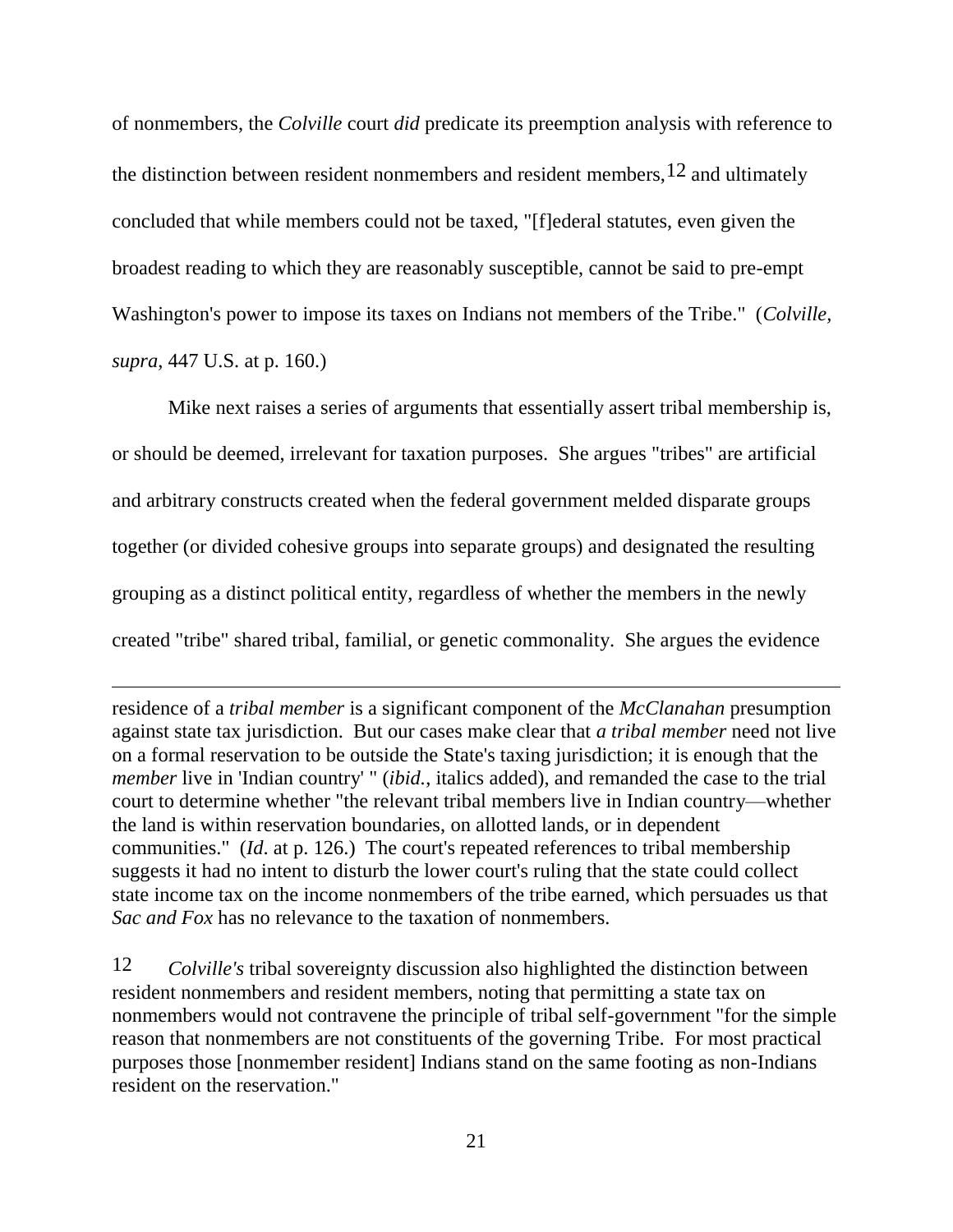below demonstrated the Twenty-Nine Palms Band of Mission Indians and the Agua Caliente Band of Cahuilla Indians exemplify the artificial nature of tribal structure under federal law, because these groups are not distinct groups but instead share a common history, lineage and moiety, and therefore the courts should disregard the tribal distinction between Mike's tribe and the Agua Caliente Band.13 However, we may not disregard *Colville's* clear instruction that tribal affiliation and membership *does* matter in determining the circumstances under which the state may levy and collect taxes for persons residing on a reservation. Mike's argument appears to constitute a sub silencio invitation for this court to disregard that she is an enrolled member of the Twenty-Nine Palms Band, and to also make her a *de facto* member of the Agua Caliente Band. That determination is beyond this court's power. (See generally *Smith v. Babbitt* (8th Cir. 1996) 100 F.3d 556, 558-559 [court lacked jurisdiction over dispute involving alleged improper distribution of gaming proceeds to allegedly ineligible persons because " '[a] tribe's right to define its own membership for tribal purposes has long been recognized as

<sup>13</sup> Mike does not explain how the underlying basis for the *McClanahan* exemption may coexist with her claim that the federal approach on how to divide or amalgamate groups into tribal units should be disregarded. It appears federal recognition of a tribe is the predicate to confirming the tribe's existence as a distinct political society with whom government-to-government relationships could be established between the federal government and tribal units, which in turn creates concomitant limitations on the state's authority over those tribes. (See generally Cohen, Handbook of Federal Indian Law*, supra,* § 3.02[1]-[4], pp. 135-143.) Because *McClanahan's* exemption is conceptually rooted in the twin concepts of federal preemption (arising out of the treaties and statutes governing the government-to-government relationships between the federal and tribal governments) and tribal sovereignty, Mike's argument (that a court should disregard the boundaries of federally recognized tribes) would appear to erode the underpinnings of the *McClanahan* exemption.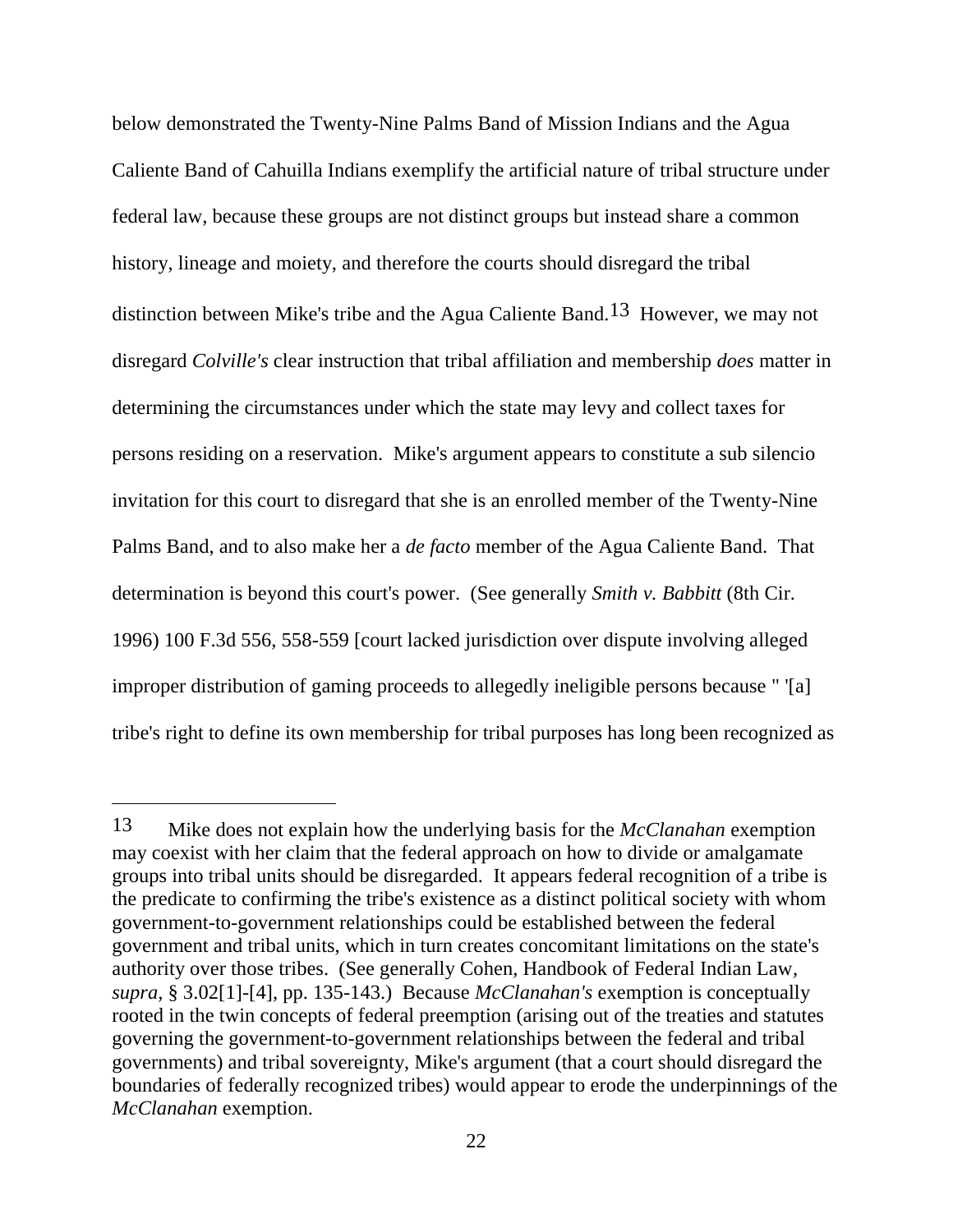central to its existence as an independent political community.' [Citation.] Essentially, therefore, a membership dispute is an issue for a tribe and its courts.]")

Finally, Mike argues the tax is discriminatory because her Tribe's reservation lands are small compared to other tribes and it is impossible for her to reside on her Tribe's reservation because neither the Tribe nor Mike has elected to spend any of the gaming revenues to build housing on its reservation. Assuming Mike intends this argument as a challenge to the income tax on equal protection grounds,  $14$  we are convinced there is a rational basis (*County of Los Angeles v. Patrick* (1992) 11 Cal.App.4th 1246, 1252) for treating Indians who have left their own tribe's reservation like all other taxpayers in California, because "[f]or most practical purposes those Indians stand on the same footing as non-Indians resident on the reservation." (*Colville, supra*, 447 U.S. at p. 161.) Mike cites no authority suggesting her *reasons* for changing her residence render an otherwise proper tax a violation of equal protection (cf. *Jefferson v. Commissioner of Revenue, supra,* 631 N.W.2d at pp. 395-397 & fn. 4 [rejecting equal protection challenge to propriety of taxing Indians who left reservation and concluding their reasons for leaving reservation were irrelevant to analysis]), and we are not persuaded by this argument.

 $\overline{a}$ 

<sup>14</sup> Mike's argument, made without citation to relevant authority, does not identify the appropriate level of scrutiny to apply: whether the test is the deferential "rational basis" level of scrutiny (see, e.g., *Minnesota v. Cloverleaf Creamery Co.* (1981) 449 U.S., 456, 464), the so-called "intermediate scrutiny" approach (see, e.g., *Hodgkins ex rel. Hodgkins v. Peterson* (7th Cir. 2004) 355 F.3d 1048, 1057), or whether "strict scrutiny" applies. (See, e.g., *Nunez by Nunez v. City of San Diego* (9th Cir. 1997) 114 F.3d 935, 946.) Indeed, it does not appear Mike even raised this claim below. Both defects would permit this court to deem the claim waived. (See, e.g., (*Richmond v. Dart Industries, Inc.* (1987) 196 Cal.App.3d 869, 879 [waiver of claims not raised at trial]; *In re Marriage of Falcone & Fyke* (2008) 164 Cal.App.4th 814, 830 [waiver of claims unsupported by authority].)